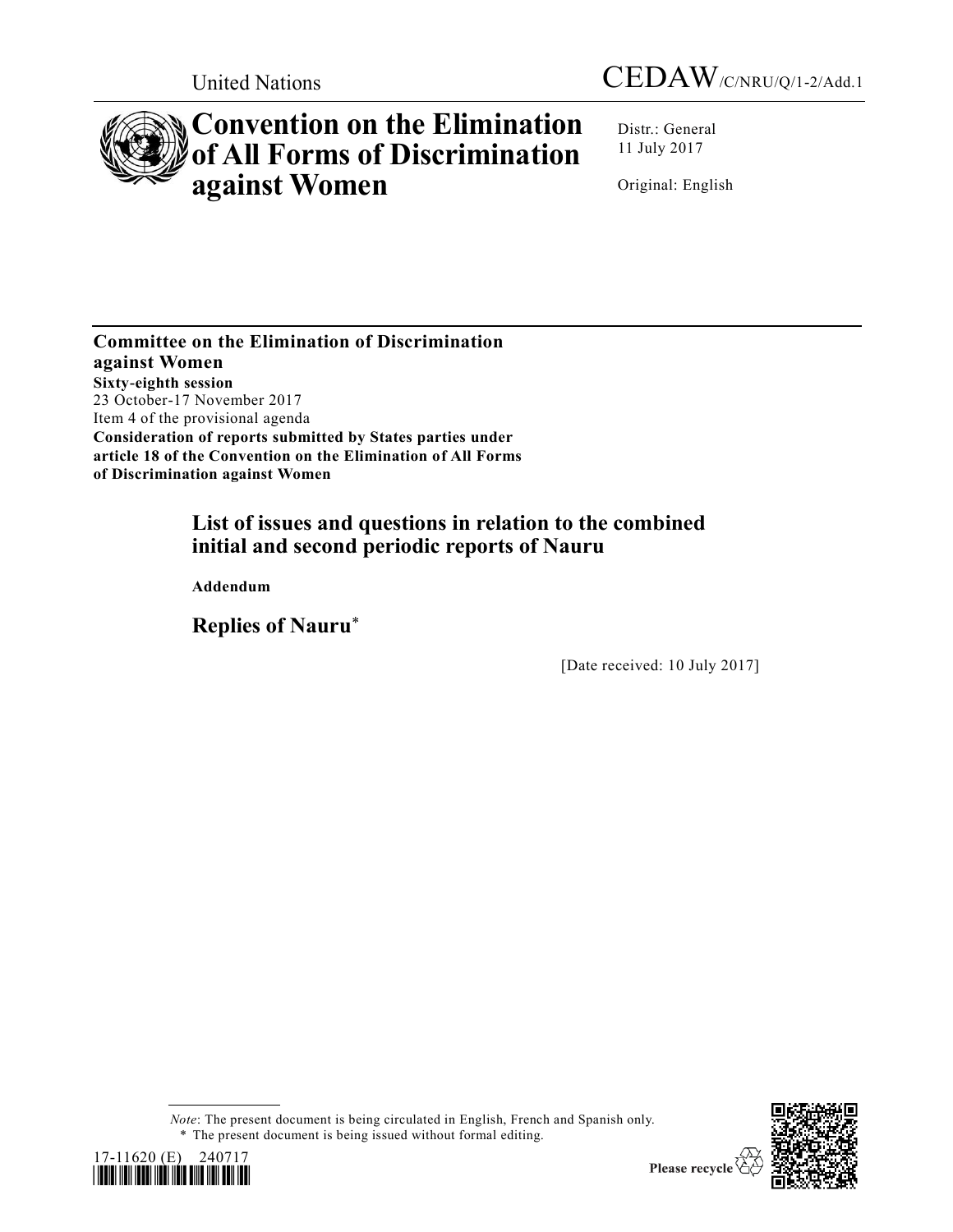# **1. Non-discrimination**

# **It is indicated that "there is no Constitutional guarantee of substantive equality between men and women" (para. 71). Please provide information on steps taken towards establishing constitutionally guaranteed equality before the law between men and women.**

1. Nauru's laws are already in compliance with many of the requirements of the international human rights treaties even prior to Nauru's signature of these treaties, due largely to the civil and economic rights in the Constitution and the fact that no law can be inconsistent with the Constitution. The compliance with the requirements of the international treaties has seen it become practised where people know their rights and they are protected.

# **Please provide information on the "discriminatory legislation" currently under review, clarify whether the review encompasses all discriminatory legislation and provide information on the stage of the review (para. 47).**

2. In relation to discriminatory legislation the process involved would be the issue being brought either by a private individual or government after which a committee formed with consultation being done around the country and once the committee has tabled their report it is tabled in cabinet which than adopts the recommendations of the report.

**Please provide information on the efforts made towards adopting comprehensive anti-discrimination legislation that includes a definition encompassing both direct and indirect discrimination in the public and private spheres (para. 72) and in all areas covered by the Convention in line with article 1 of the Convention (SDG Indicator 5.1.1).**

3. There is nothing as yet in the pipeline towards adopting a comprehensive anti-discrimination legislation with a definitive definition however there are moves to have policies that deal with this as there are already in the policies in the workplace.

# **2. Access to justice**

**It is indicated that women have "equal capacity in civil matters" and that "there is no legislation that nullifies all contracts and instruments that limit women's legal capacity" (para. 187).** 

**Please provide detailed information under which circumstances women's legal capacity may be limited in any way and indicate the steps taken to provide for women's full equal legal capacity under all circumstances.** 

4. There are no circumstances in which women's legal capacity is limited in any way. There is equal availability of representation for women in any legal matter including civil matters.

5. The Public Defenders' Office (PDO) are equipped to deal with civil matters but it is always a task specifically for pleaders who are ad hoc lawyers certifi ed through a 6 month course in law allowing them to be admitted to the Bar in Nauru and are able to appear in court. They make up the bulk of civil appearances while PDO make up a small percentage.

**Please provide information on programmes of legal aid in place for women, as well as whether there are provisions for reduction or waiver of court fees for women with insufficient financial means.**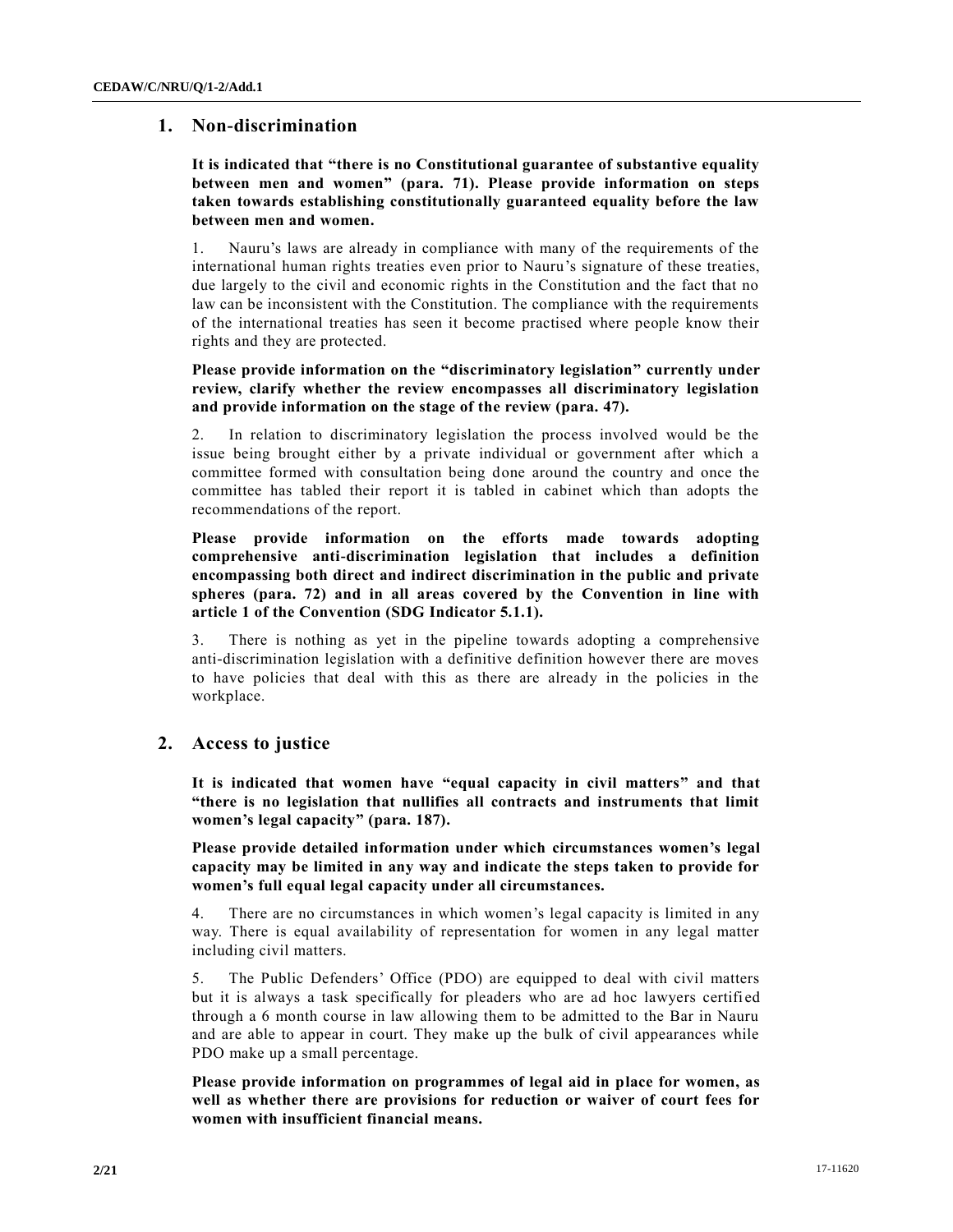6. Free legal aid in Nauru is offered through the Public Defenders' Office (PDO) which was established in 2015 and consists of 2 senior government lawyers and a pleader. The PDO is open to both gender and children in relation to criminal matters therefore assuring equal access to the PDO within the public sector. In criminal matters PDO defends men, women and juveniles. In relation to family matters the PDO deals with adoption, divorce and maintenance which are functions that are often utilized by women.

7. In terms of access to justice PDO offer free general legal advice, assist in conveyancing such as deed polls, adoption papers and certification of documents.

8. Women with insufficient financial means are able to apply for reduction in court fees via the process of submitting a formal letter of application to the Chief Registrar outlining insufficient financial mean and requesting a waiver. In all known cases it has always been allowed.

#### **Please provide information on safeguards in place to ensure that victims of gender-based violence against women are not compelled to resort to informal settlements or other forms of alternative dispute resolution mechanisms.**

9. Safeguards in place to ensure that women victims of gender based violence are able to seek appropriate and optimal remedy and are not compelled to settle for insufficient resolutions is prescribed through the process of withdrawal through the Office of the Director of Public Prosecutions (DPP).

10. It involves meeting with the complainant/victim to obtain from them a statement for the reason for withdrawal and the DPP will present explanation on the consequences of the withdrawal. The discussion must ascertain whether or not there was coercion, threats or abuse involved in the motivation for the withdrawal. The final decision rests with the DPP always taking into full consideration the public interest factor.

# **3. National machinery for the advancement of women**

**Please provide detailed information on the Women's Affairs Department under the Ministry of Home Affairs, in particular with respect to its visibility, mandate, personnel and the budget allocated to the Ministry.** 

11. The Directorate of Women's Affairs under the Ministry of Home Affairs consists of the Director and 7 officers who are:

(a) Women's Development Officer coordinates operations of the Directorate ensuring that annual work plans are adhered to by the subdivisions;

(b) Project S.H.E.D (Self Help Ending Domestics) Coordinator leads on campaign and strategy efforts for male awareness on Ending Violence against women running programs such as Anger Control for perpetrators of Domestic Violence as well as take lead in the White Ribbon Campaign;

(c) Gender Focal Officer works closely with the Safe House Counsellor and liaises with the Gender Based Agencies on Gender Mainstreaming and Gender Based Violence;

Safe House Counsellor concentrates on Safe House clients in counselling and supporting the women and children through investigation processes as well as court applications;

(e) Assistant Safe House Counsellor assists the Safe House Counsellor;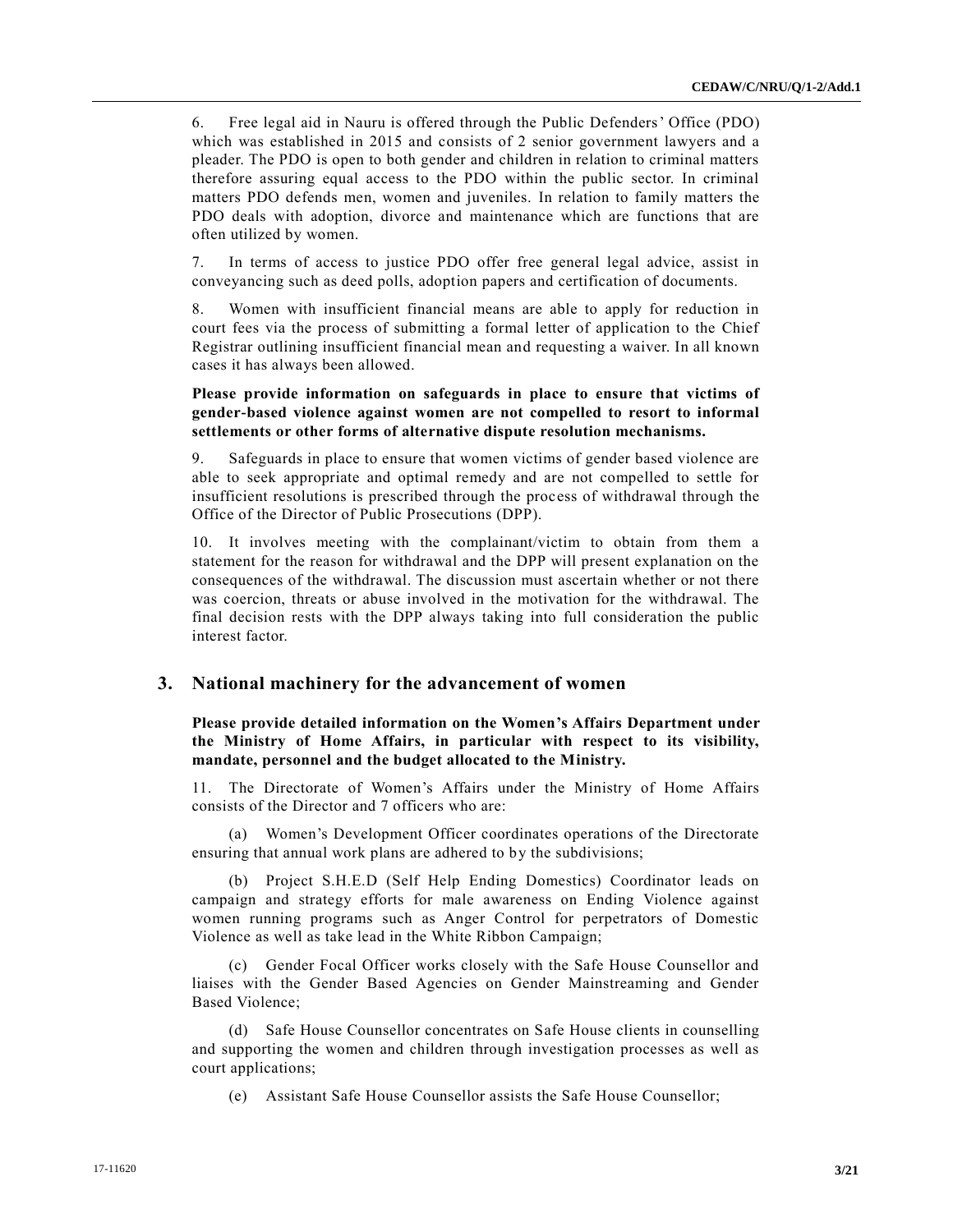(f) Project Officer focusses on projects relating to women empowerment and violence against women (VAW) especially domestic violence and works closely with the Director;

(g) Executive Secretary facilitates the office logistics.

12. The Directorate for Women's Affairs is very vocal and visible in generating awareness for issues relating to women through community development programs such as Women in Business and women empowerment workshops such as Transformative Leadership Workshops which saw the election into parliament one of the participants; Ending Violence Against Women (EVAW) Community Consultations which instigated the beginning of the law reform processes for the Nauru Domestic Violence and Family Protection Act, 2017 and through Victim Support Services and SHED have assisted many victims or information seekers. Budgetary allocation is \$185,671 under the Ministry of Home Affairs.

# **Please also provide further information on the Nauru National Women's Policy (para. 38), the Nauru Women's Plan of Action (para. 39), and the Nauru Gender Country Plan (para. 40), including the budget allocated to their implementation.**

13. The Directorate of Women's Affairs are effectively implementing the goals of the National Women's Policy with the collaborative support and technical assistance of relevant ministries and agencies including the community and civil society. It is strongly guided by the multi-sectoral response of the National Sustainable Development Strategy (NSDS) 2005-2025.

14. As already stated \$185,671 is the allocated budget for operations regardin g the work plan of the Directorate of Women's Affairs which is directly steered by the National Women's Policy, Nauru Women's Plan of Action as well as the Nauru Gender Country Plan.

| National Women's Policy Goals                                                                                                              | National Women's Plan of Action (Thematic Issues)                               |
|--------------------------------------------------------------------------------------------------------------------------------------------|---------------------------------------------------------------------------------|
| Heightened participation of Women in<br>Decision Making and Leadership in<br>Government, state owned enterprises<br>and at community level | <b>Education and Training for Women</b><br>11.<br>iii. Women in Decision Making |
|                                                                                                                                            | iv. Good governance                                                             |
| Elimination of all forms of violence<br>against women                                                                                      | i.<br>Violence Against Women                                                    |
|                                                                                                                                            | ii.<br>Human Rights for Women                                                   |
|                                                                                                                                            | iii. Religion                                                                   |
|                                                                                                                                            | iv. Women and culture                                                           |
|                                                                                                                                            | Community/family<br>v.                                                          |
| Improved economic status of women<br>including workplace equality with men                                                                 | Women and the economy<br>i.                                                     |
|                                                                                                                                            | ii.<br>Women in agriculture and fisheries                                       |
|                                                                                                                                            | iii. Women and the environment                                                  |
| Improved women's health (including<br>reproductive health and rights) services                                                             | Religion<br>i.                                                                  |
|                                                                                                                                            | ii.<br>Women and culture                                                        |
|                                                                                                                                            | iii. Women and health                                                           |
|                                                                                                                                            | iv. Women in sports                                                             |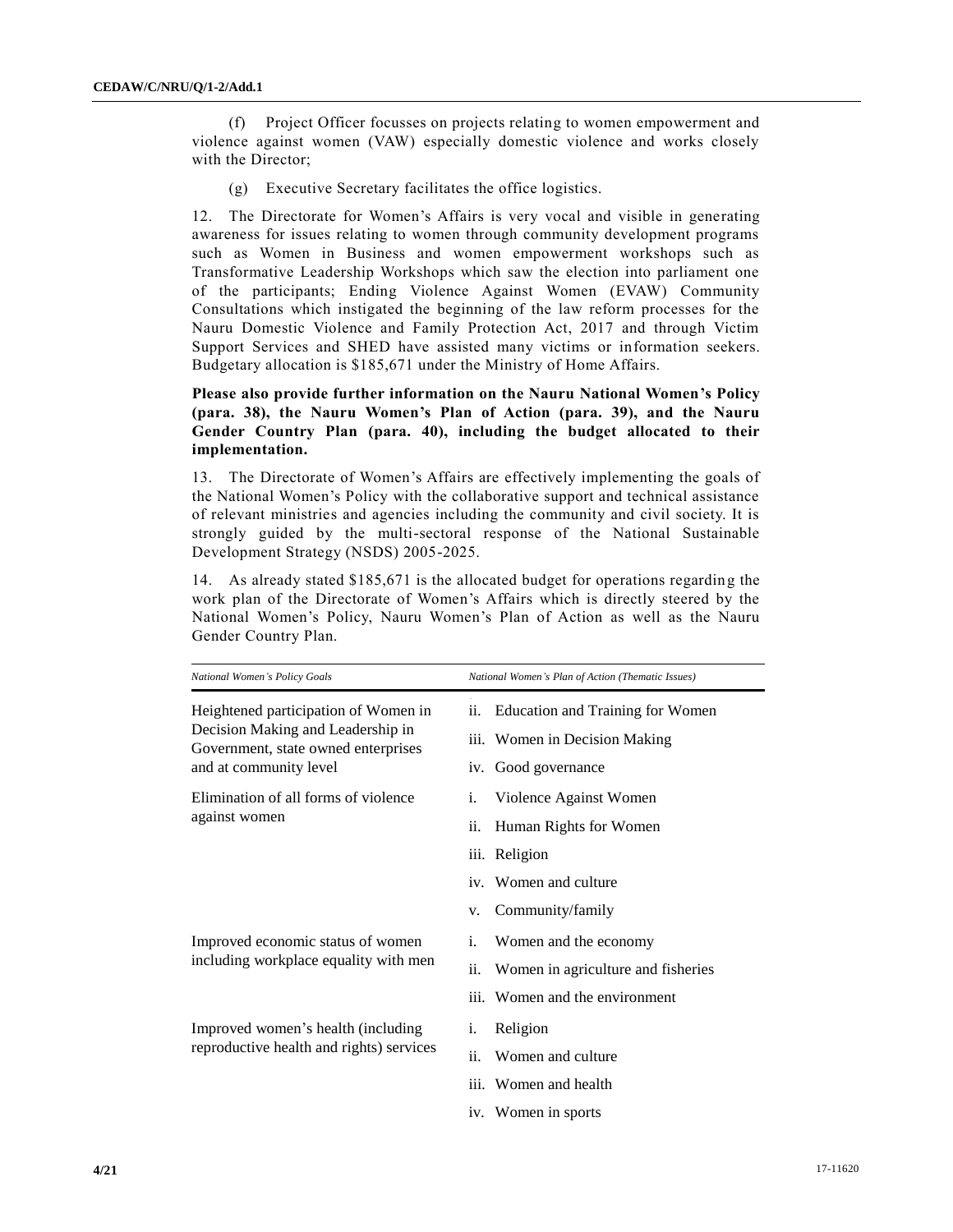| National Women's Plan of Action (Thematic Issues)                                               |
|-------------------------------------------------------------------------------------------------|
| Women and the economy<br>i.<br>Women and health<br>$\mathbf{11}$ .                              |
| Education and training for women<br>1.<br>Child (girl)<br>11.<br>iii. Youth                     |
| Education and training for women<br>1.<br>ii. Women and the media<br>iii. Human rights of women |
|                                                                                                 |

**Please indicate whether the State party is envisaging an update of the policy and the plans to include specific measures for women in particularly vulnerable situations, including women with disabilities, refugee and asylum seeking women, women heads of households and child mothers.** 

15. The need for update of the policy is recognized especially in the absence of a gender policy to take into consideration the vulnerable members of society being women and those of whom are in need for further support.

16. Throughout national discussions it is envisaged that the women's and gender policies will complement the National Disability Policy, 2015 as well as issues relating to Refugee and asylum seeker which is administered under the ambits of the Ministry of Multi-Cultural Affairs.

#### **Please elaborate on the measures and budget in place to promote gender mainstreaming across all government policies, programming, and legislation.**

17. The Department of Home Affairs is dedicated to the promotion of gender mainstreaming across all government policies, programming and legislation to stimulate gender neutrality however the work towards establishing a gender policy is foremost to catalyse such actions.

18. Thus far, newer legislations are utilizing gender neutral language. Policies and programing are specifically designed to take into consideration non-discrimination of gender factors.

#### **Please provide updated information on the review of development assistance focusing on gender equality and women's empowerment (para. 172).**

19. A review of the development assistance focusing of gender equality and women's empowerment was conducted in Early June, 2017 by DFAT Australia being the main donor in these support areas. A report is not yet available however the process involved the consultation of all local and relevant stakeholders.

20. The Pacific Gender and Human Rights Audit Toolkit 2016 was disseminated to Nauru. It consisted of 3 parts as follows:

- Part A. High Level Policy Assessment Criteria
- Part B. Detailed Assessment Criteria
- Part C. Sector Specific Assessment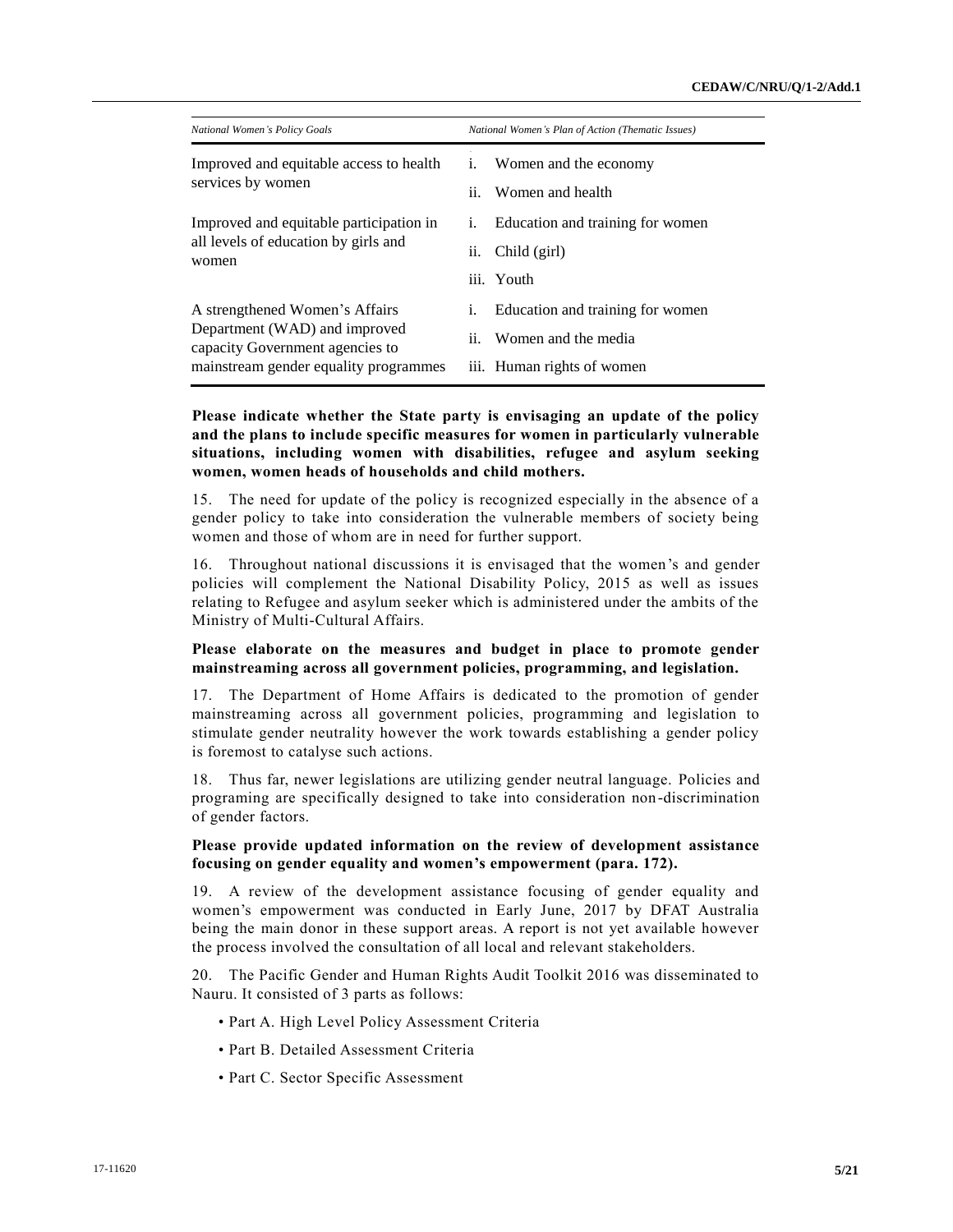21. The Gender Audit will be conducted within July, 2017 under the coordination of Home Affairs with the technical assistance of the Pacific Island Forum Secretariat.

22. Pacific Women Shaping Pacific Development provided the Nauru Country Plan Summary in July, 2014. Several expected outcomes have been achieved since its publication. They are:

#### *Reduced violence against women and expanded support services*

The Nauru Domestic Violence and Family Protection Act, 2017 which through its implementation has formulated an integrated system for preventing and handling cases of domestic violence through the application of protection orders. This will see the co-operation of key agencies such as Nauru Police Force, Department of Home Affairs through its Victim Support Service which consists of Safe House Officers and Child Protection Services, Department of Health and Medical Services and the Department of Justice who are all a part of the Family Protection Coordination Committee (FPCC);

(b) A Gender Based Violence Counsellor is employed under the Ministry of Health and Medical Services as well as the availability of a Safe House Counsellor and a Child Counsellor;

(c) Within the agencies that are involved in the operations of domestic violence cases there are male and female officers for example the Child protection Services is comprised of 2 male and 6 female officers. In the Nauru Police Force Domestic Violence Unit there are 1 male officer and 3 female officers;

(d) As part of the implementations of the NDVFP, 2017 the Department of Health and Medical Services is a part of the Family Protection Coordination Committee (FPCC). It is legislated that Health workers must report on presented cases relating to domestic violence;

#### *Increased women's leadership and decision-making opportunities*

(e) There are now two women in parliament, one being a participant of the transformative leadership workshop that was run by UN Women in 2016 upon request of the Directorate of Women's Affairs. This will be an ongoing training to stimulate increased participation of women in decision making.

(f) Throughout the years there have been an increased number of women candidates running for the National General Elections.

#### **4. Temporary special measures**

**It is indicated that "the Constitution of Nauru does not cover substantive equality and at present temporary special measures are not part of any legislation and policy" (para. 81).** 

**Please indicate steps being undertaken or envisaged towards introducing temporary special measures, including them in national policies and programmes and allocating adequate human, technical and financial resources to their implementation, with a view to promoting and accelerating the realization of substantive equality between women and men.**

23. A referendum in 2012 which also constituted the question of Temporary Special Measures (TSM) derived overwhelming feedback that women opposed to its principles as it implied an elevated therefore unfair playing field for women in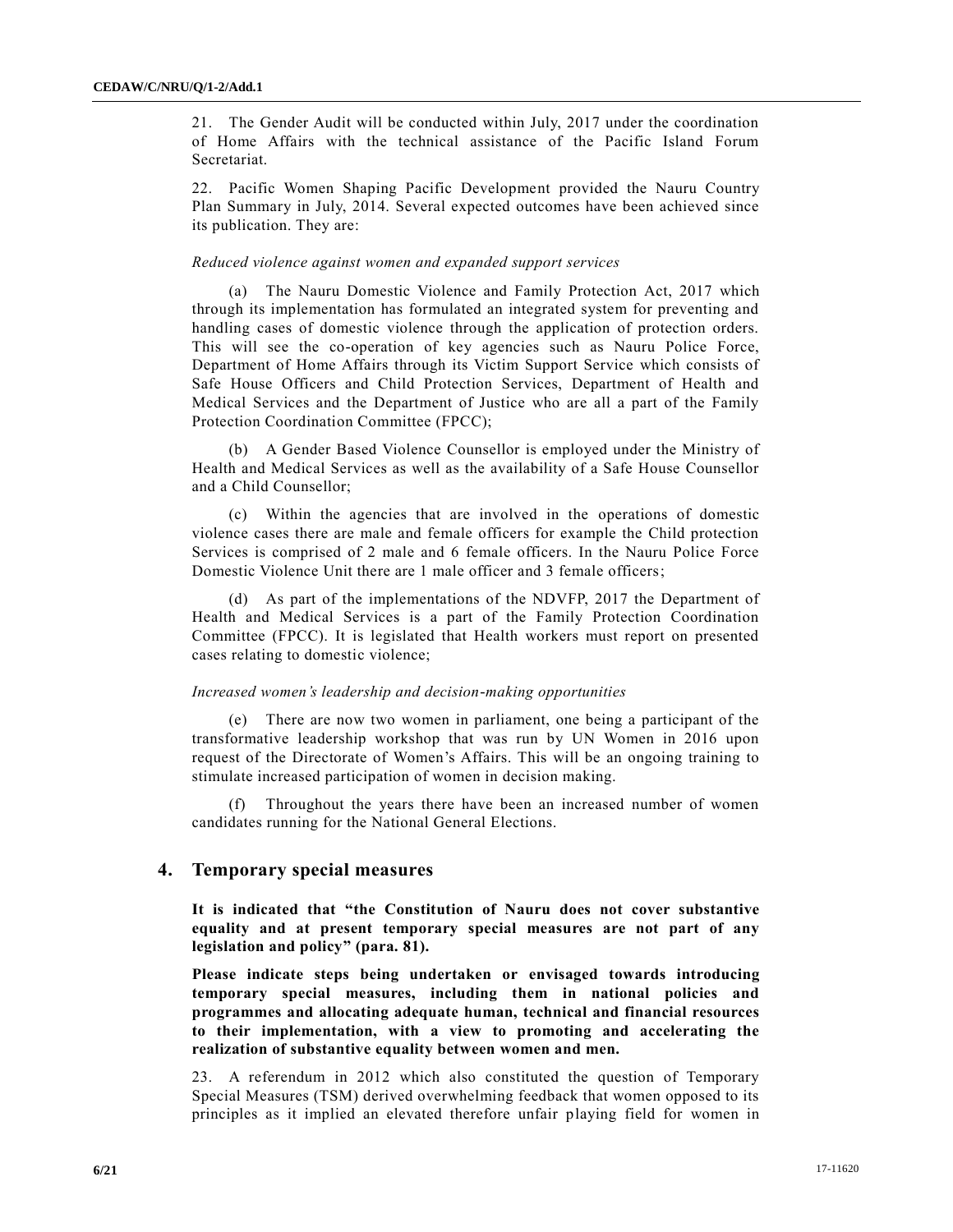politics. This may have been stemmed from a contextualized understanding of TSM therefore further education for women in this aspect may be required.

#### **5. Stereotypes and practices that are harmful to women**

**It is indicated that social and cultural stereotypes are prevalent in Nauru (para. 85) and that men traditionally assert control over women's way of dressing, mobility and behaviour (para. 132). Furthermore, according to the Nauru Family and Health Support Study (2014), 42.6 per cent of women respondents agreed with the statement "A good wife obeys her husband even if she disagrees"; 37.2 per cent agreed with the statement "A man should show he is the boss" 37.2 and 31.8 per cent agreed with the statement "Wife is obliged to have sex with husband".** 

**Please provide updated information on efforts made to address such gender stereotypes discriminating against women, including through education campaigns for the public at large, as well as mandatorily included into all levels of the school curriculum, targeted at men, women and boys and girls.**

24. There are social and cultural stereotypes prevalent in Nauru but there is no assertion of control of women's way of dressing, mobility and behaviour. Nauru is a matriarchal society and so the assertion that women are being controlled is incorrect. There is ongoing awareness to address gender stereotypes and there is support from the Government with a specific day allocated for International Women's Day including the budget allocation for the day as well as ongoing awareness on bridging the gap and creating awareness on discrimination. The statements 6 per cent of women respondents agreed with the statement "A good wife obeys her husband even if she disagrees"; 37.2 per cent agreed with the statement "A man should show he is the boss" 37.2 and 31.8 per cent agreed with the statement "Wife is obliged to have sex with husband" is grossly incorrect and misrepresented as this is not the consensus. In fact there is more awareness and enlightenment in relation to roles and gender and there is progress in making people knowledgeable about what their roles are in the family and society apart from their traditional roles.

# **6. Gender-based violence against women**

**Please indicate the legislative, policy and programme measures taken to follow up on the findings of the Family Health and Support Study (2014).** 

**Please provide detailed information on how the new Crimes Act of May 2016, repealing the Criminal Code 1899 addresses gender-based violence against women, including whether all the suggested amendments referred to in the State party report have been included in the new act.** 

25. The Crimes Act 2016 repealed the archaic Criminal Code 1899. The new Crimes Act 2016 addresses gender based violence against women by expanding the legal definition of rape bringing it into alignment with other international jurisdictions simultaneously expanding on the sexual offences and increasing the penalties for sexual offences. It addresses gender based violence against women by elaborating on the provisions available to police to charge a perpetrator. Significant offences are captured under a single commission of the offence and the police and the prosecutor can choose which best to charge weighing in the public inte rest factor.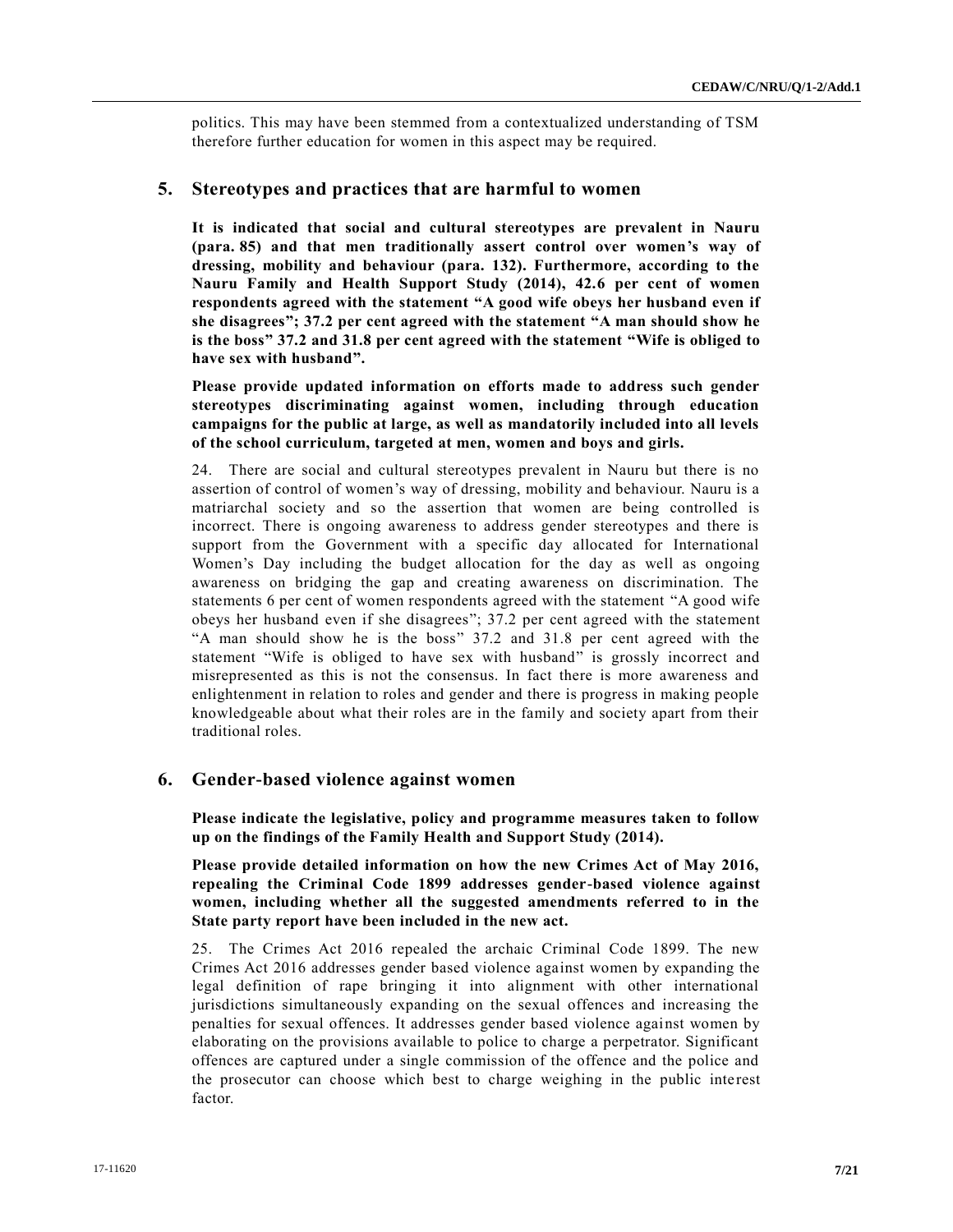#### **Please provide information on measures taken to encourage victims to report incidences of gender based violence against women.**

26. Awareness programs such as the EVAW Campaign that is run consecutive to the White Ribbon Campaign is facilitated by the Directorate of Women's Affairs and aim to encourage victims to report incidences of gender based violence as well as discourage male perpetrators by the appointment of male champions. With the formation of an Inter- Agency Committee involving relevant stakeholders who work closely with victims including the Domestic Violence Unit of the Nauru Police Force who are first point of complaint the main objective is to optimize accessory of reporting.

#### **Please also provide information on training for law enforcement officials and other relevant professionals on identification of victims of gender-based violence against women and on the existing referral mechanisms.**

27. The Australian Federal Police have capacity building support within the Domestic Violence Unit through the presence of their Domestic Violence and Sexual Assault advisory officers. Specific trainings for victim identification and gender sensitization of sexual assault are run by the Pacific Police Domestic Violence Program (PPDVP) through annual regional training workshops that have been conducted in Australia and Fiji. In 2016, the Inspector for Operations, two sergeants from the Domestic Violence Unit (DVU) and a Senior Constable from the Criminal Investigation Unit (CIU) attended one of the workshops.

28. The Gender Based Violence (GBV) Advisor based within the Department of Health and Medical Services has also commenced training and awareness programs with health staff on gender and victim support.

29. The referral mechanisms are working and are being stabilized with the set-up of the Inter-Agency that consists of representative from the Faith Based Organization, Department of Health and Medical Services, Department of Justice, Department of Home Affairs, Civil Society and Nauru Police Force. They will work together to improve the victim support structure as well as substantiate an effective referral system.

**Please provide detailed information on the availability of shelters for victims of domestic violence. Please clarify whether the Safe House (Eoag 'N Ratequo) referred to in paragraph 36 is the sole shelter in the State party and indicate whether measures are taken or envisaged to establish shelters suitable for longterm stay.** 

30. The Safe House is formally known as the Eoag 'N' Ratequo which is the local translation for 'House of Guests'. There is only one such institution and there are current plans for infrastructure renovation as well as expansion to add to the existing five (5) rooms.

31. The work of the Safe House is to assist the reconciliation of families or reintegrate the victims back into the community allowing them the period of stay that will enable them to rejoin family. During the time of stay food is provided and police escort is mandatory for collection of needed items from the client's home such as change of clothing. Clients also undergo counselling which sometimes extend after they have returned to their families or found a safe place to reside.

**With reference to the information provided in paragraph 37, please provide updated information on support provided to initiatives which work with men and boys to tackle gender-based violence against women.**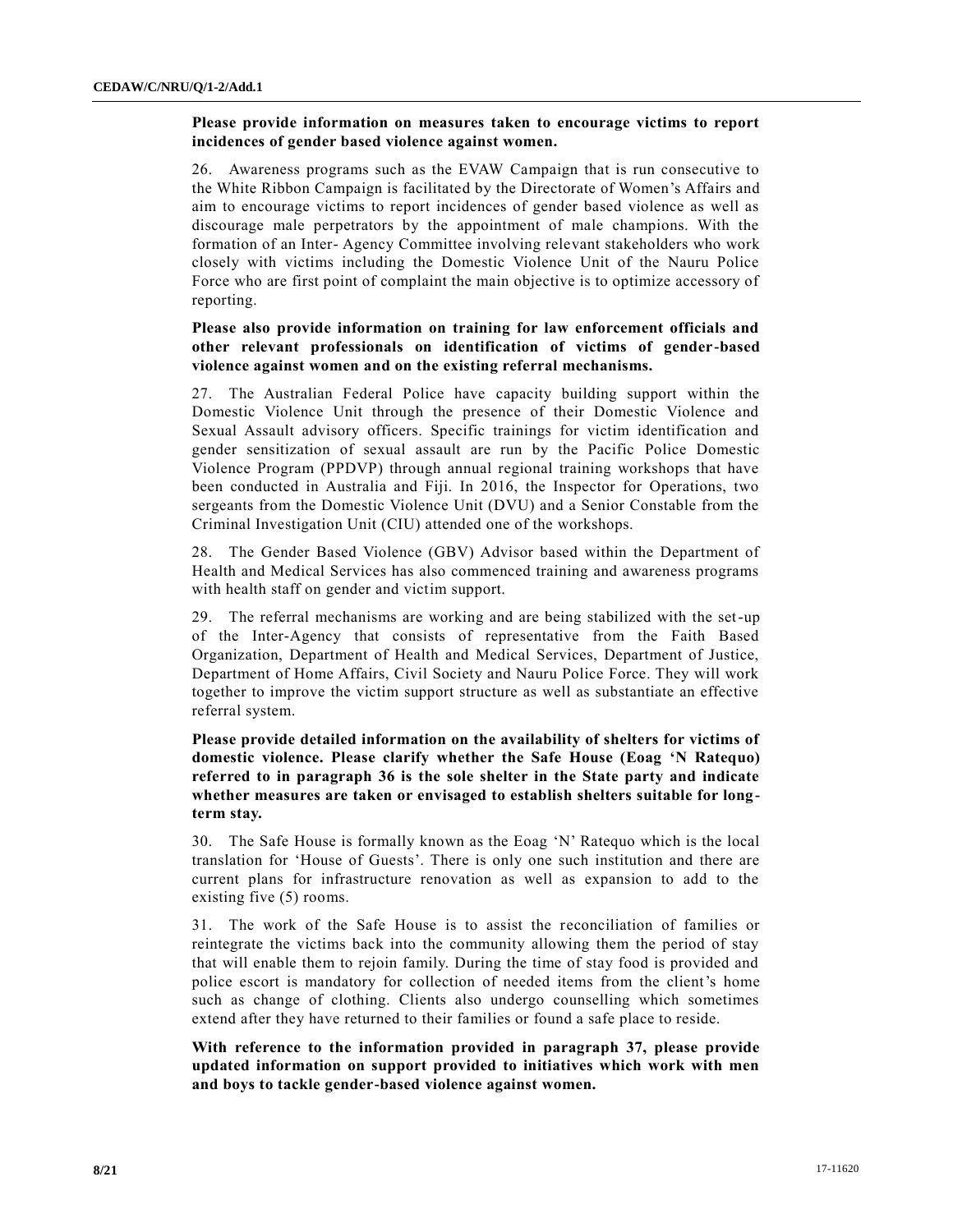32. Awareness and community outreach programs are coordinated by the Women's Affairs through EVAW Campaign that is nationally honoured the week before Human Rights Day.

33. The SHED Programme deals with counselling perpetrators of domestic violence empowering them to practise family protection and peace. It designates male champions from various status and age level as an role model incentive for to all men and boys. Ever since the 2016 White Ribbon Campaign and during the Community Outreach Programs the Male Champions Pledge to End Violence against Women and Children is made available for any willing man to sign. So far there have been well over 100 hundred signatures.

# **Please provide information on the coordination between the Domestic Violence Committee (para. 50) and the National Steering Committee on Domestic Violence (para. 51).**

34. The Domestic Violence Committee and National Steering Committee on Domestic Violence have dispersed. As prescribed through the Nauru Domestic Violence and Family Protection Act, 2017, the formation of the Family Protection Coordination Committee will be finalized by the end of July, 2017. Its task is to oversee the effective implementation of the Act. Its function is to ensure that all logistical requirements such as forms are available at all times and duties of all service providers are accessorized appropriately to ensure access to protection for victims of domestic violence.

#### **Please indicate whether the State party has developed a comprehensive policy on gender-based violence against women (para. 61).**

35. There is yet to be a policy on gender based violence against women that holistically addresses all gender based issues. At present, Domestic Violence as one aspect of GBV is being addressed through the implementation of the NDVFP Act, 2017. Thus far there have been 4 Protection Orders granted to applicants.

# **Please provide statistical information on rape, disaggregated by the age of the victim and their relation to the perpetrator.**

36. The introduction of the Crimes Act has seen an increase in reporting and in the past the data collection has always been where the victims were young girls and women. In most instances of rape, there were relationships with the perpetrator.

#### **Please indicate whether an equally high punishment is provided for rape occurring within marriage as for rape occurring outside of marriage.**

37. The definition of rape has been expanded in the Crimes Act 2016 and so includes rape occurring within the marriage and as seen under s.104 of the Crimes Act 2016. The penalties for rape are in 2 parts, for normal offending and where aggravating circumstances apply and so usually will be noted whether it falls under the category of aggravation under s.102 of the Crimes Act 2016.

#### **Please clarify whether sexual harassment is explicitly criminalized.**

38. Sexual Harassment is not explicitly criminalized however they can be captured in the many sections related to sexual assault or indecent assault.

## **In the light of reports according to which the sexual history of rape victims has in the past been revealed during court proceedings, please provide information on legislative changes envisaged or taken to prohibit such practice.**

39. Legislative changes have been undertaken and the past sexual history is defined under s.120 of the Crimes Act 2016 and past sexual history is not allowed under s.121 of the Crimes Act 2016.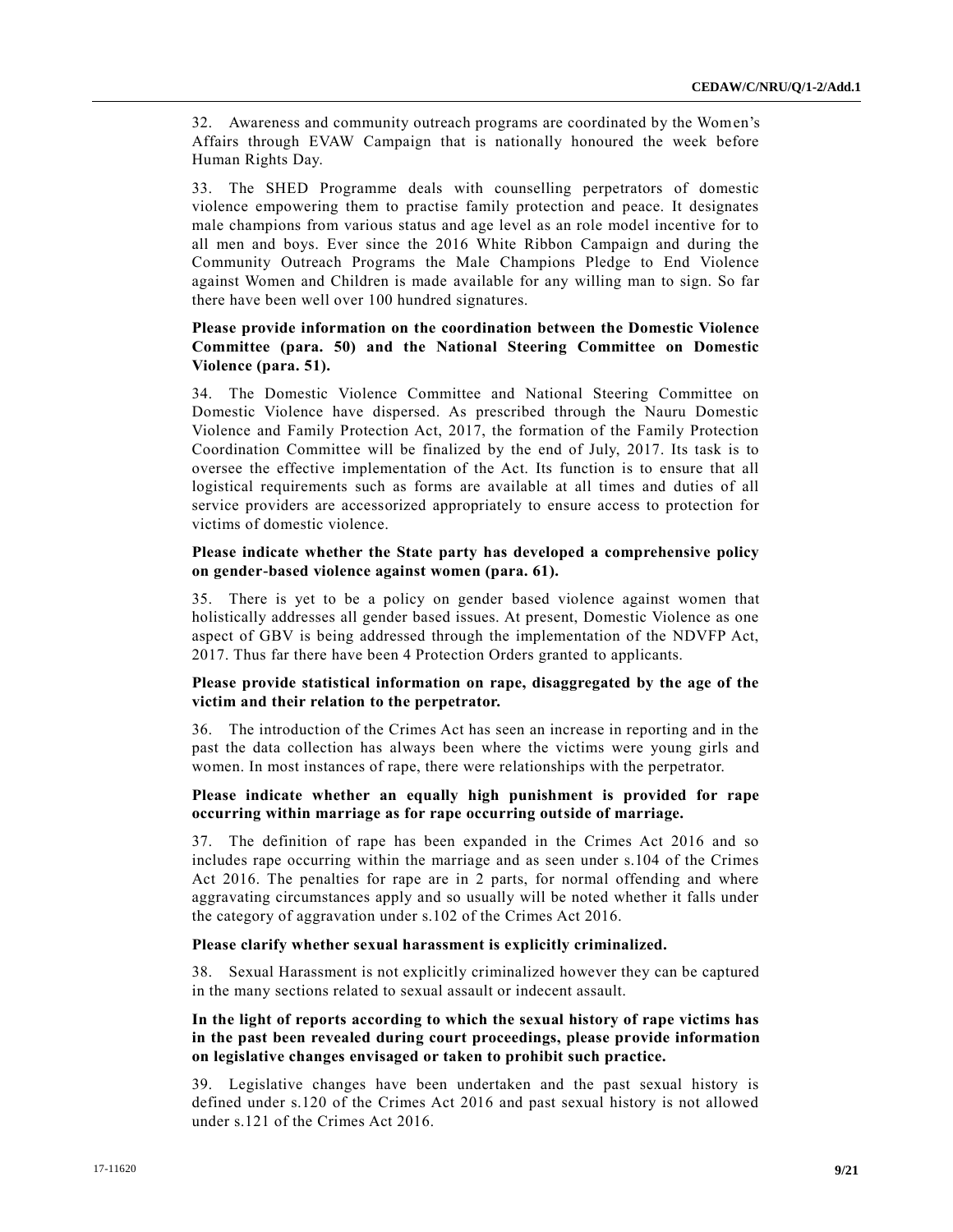**Please comment on reported cases of sexual abuse, including incest involving girls between 8 and 15 years of age.** 

40. There were 38 cases under the Domestic Violence Unit of the Nauru Police Force reported in 2016 and no reports of incest cases.

#### **Please indicate whether the amendment of the Criminal Code has criminalized all sexual offences against children (para. 44).**

41. The repealing of the Criminal Code 1899 and the introduction of the Crimes Act 2016 has criminalized all sexual offences against children in most instances is seen as an aggravating factor which increases the penalty under the offending.

**Please also clarify whether the amendment also encompassed legislative amendments to Section 352 of the Criminal Code in order to ensure that the abduction of girls is criminalized under all circumstances, irrespective of whether the girl is married or if her parents have consented to her removal.**

42. The Criminal Code has been repealed and replaced by the Crimes Act 2016 and there is an offence of Deprivation of Liberty under s.88 of the Crimes Act 2016 as well as kidnapping.

## **8. Trafficking and exploitation of prostitution**

**Please provide updated information whether trafficking in persons is criminalized under the revised Crimes Act, and whether the law is sufficiently gender-sensitive.**

43. Components of trafficking such as 'Kidnapping' also defined as the intention to unlawfully take and send person out of Nauru and Deprivation of Liberty which is the intentional detainment and unlawful confinement of another person, are punishable through the Crimes Act, 2016. Depending on aggravating factors such as the age of the victim the penalty for kidnapping is 15 to 20 years. In cases of Deprivation of Liberty with age also being the aggravating factor the penalty is 7 to 10 years.

44. In the Immigration Act, 1999, Section 26 to 35 where the offences of trafficking are clearly defined as being liable to a penalty or fine not exceeding AUD50,000 where Nauru is the receiving country or the exploitation occurs in-country or whether the origin of trafficking is Nauru or transit occurs in Nauru.

45. The specificities of the trafficking provisions consider all aspects of gender imbalances prescribing for trafficking situations that would significantly impact more on a woman.

**Please provide information on the mechanisms in place to identify victims of trafficking, as well as on preventive measures taken by the State party, especially among marginalized and disadvantaged groups of women and girls, including in particular asylum-seeking and refugee women.** 

46. There have never been any recorded cases of trafficking known to operate within Nauru borders.

47. There are strict monitoring systems of unlawful employees and illegal migrants as well as improved border control security protocols that can directly be used as mechanisms to identify victims trafficking. Furthermore mechanisms in place to identify victims of trafficking comes under the normal process of the Nauru Police Force in terms of information gathering, investigative processes and charging.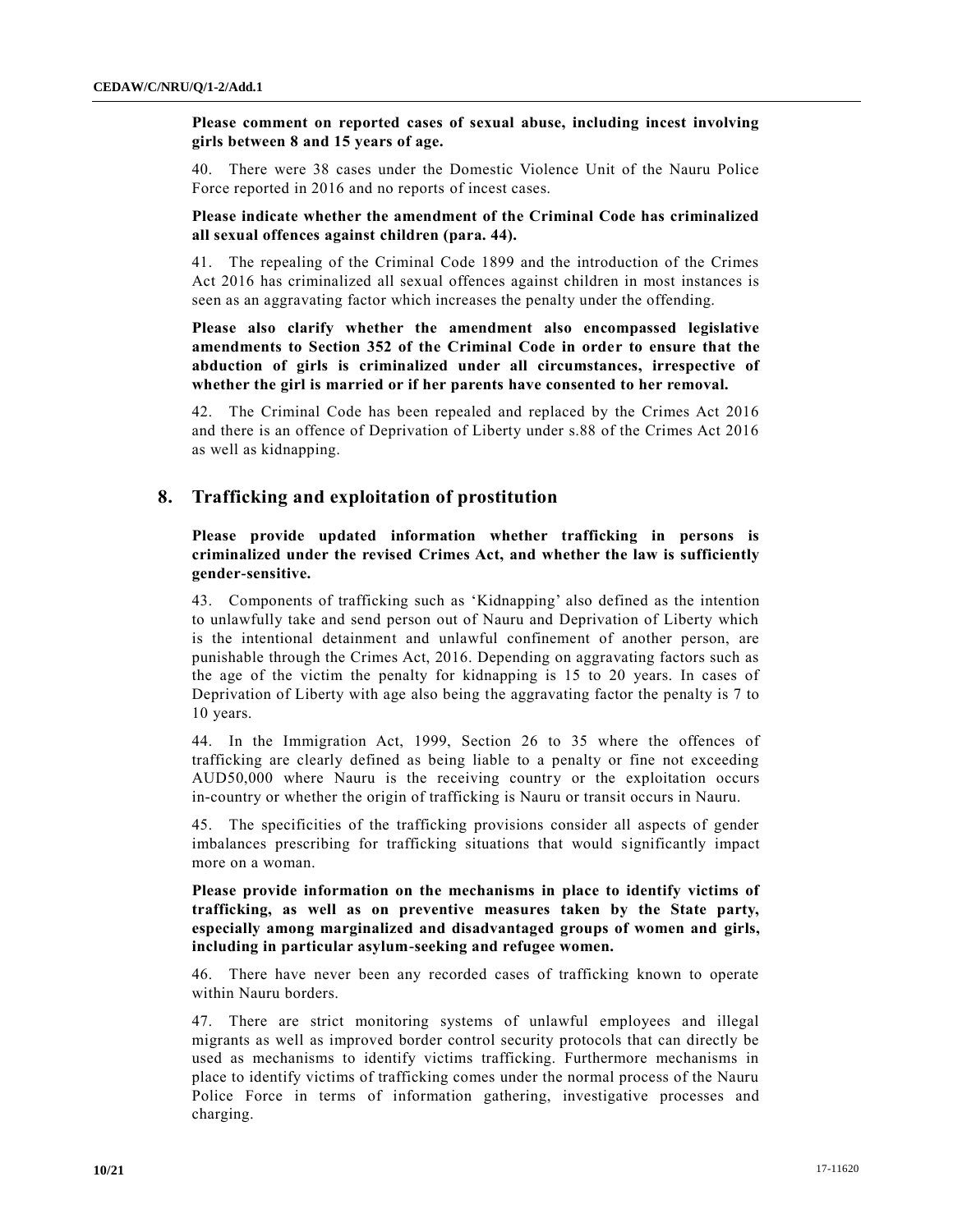48. The Refugee Status Determination process is a series of different stages of interviews and research that requires a thorough collation of an asylum seeker 's credibility to become a refugee. The Multi-Cultural Affairs have in place gender oriented policies that would regard such situations. Host is the main service provider that works around the clock to support case workers and as such any issue in relation to the offence of trafficking and prostitution there are mechanisms for reporting are in place.

**Please provide updated information on efforts made to collect data, disaggregated by age and ethnicity, on women and girls who have been victims of trafficking and prostitution.**

49. There have been no recorded cases of trafficking.

50. There have been a few alleged cases on prostitution where local women are selling themselves to refugee men.

**Please provide information on measures in place to address the root causes of prostitution and to provide women in prostitution with access to exit programmes.**

51. Family based awareness is effective. This may be because Nauru's communal structure centralizes the home as being the comfort zone. Recent practices have seen the consultation of families of the affected person on how to best support the informal exit programme.

52. The Child Protection Services is trialling a social integration program, involving a group of girls in scheduled activities during the week such as group aerobics or clean-up for fun. The focus is always qualities and values such as confidence and self-acceptance so that they are able to return to school and interact with peers as well as to aim for better lives through education.

# **9. Participation in political and public life**

**It is indicated that the representation of women in Parliament and their participation in high public office is very low (para. 78, 79 and 105).** 

**Please provide updated information on efforts taken and envisaged to introduce temporary special measures to increase women's representation and to tackle the resistance within the communities (para. 78 and 105).** 

53. As stated in paragraph 78, "There is no direct barrier to women's participation and there is no legal impediment to prevent equal treatment of men and women. There has been an increase in women candidates participating in general elections with the most nine (9) at one time". As all other country contexts the concept of women empowerment has slowly ascended the number of women participating in the political arena.

54. The notion that only men are our leaders was introduced by the westernization of Nauru. This is no longer a resistant factor within communities as the Nauruan people begin to realize once more their cultural values.

55. Temporary Special Measures (TSM) has proven unpopular in past consultations as the general consensus of women do not view it as helping them when they can earn their own way.

**It is indicated that "favouritisms and nepotism" prevent women from participating in public office and that consultation with women regarding the development of new laws is very limited (para. 108).**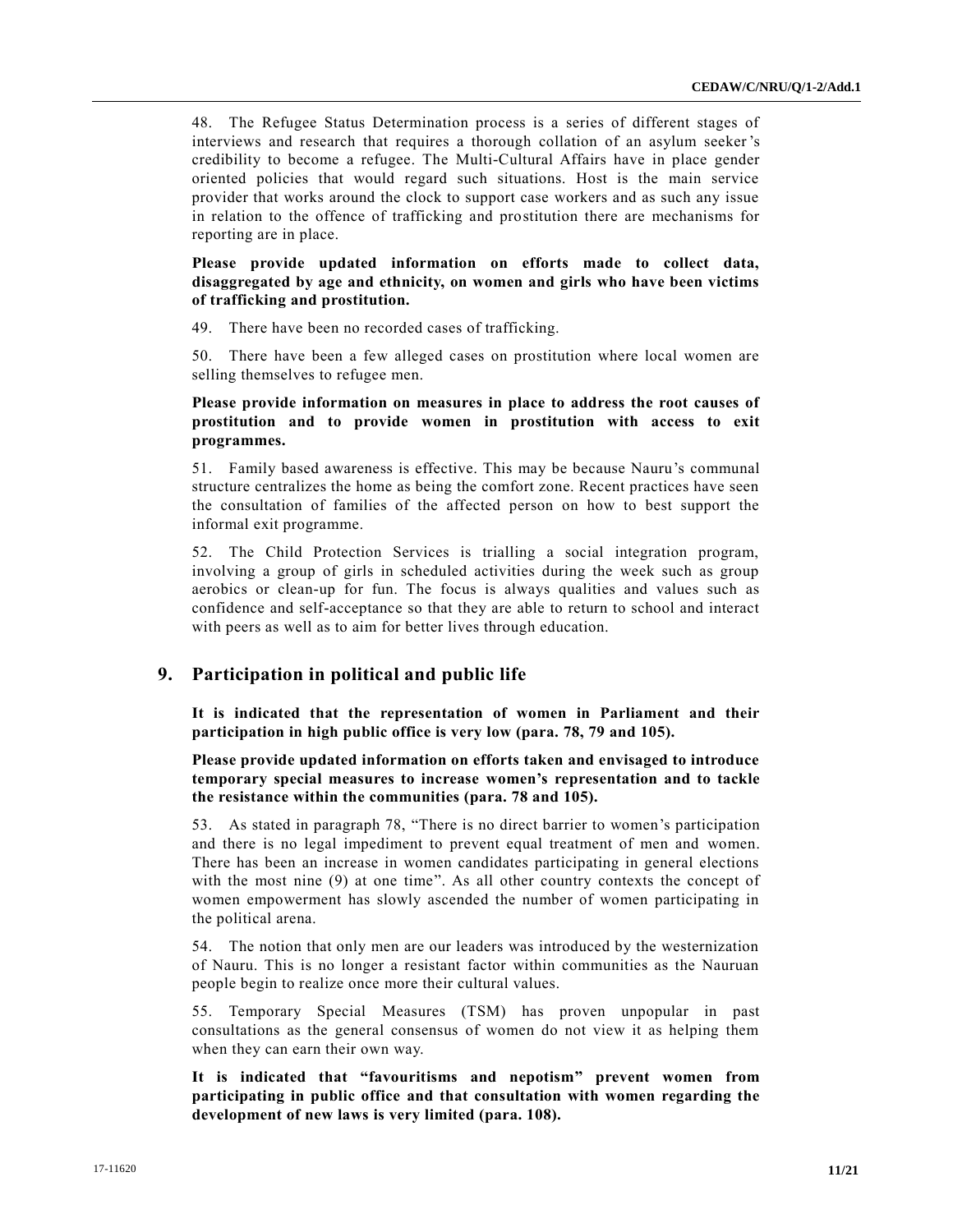56. Almost 50 per cent of the Head of Department (HOD) positions are held by women as well as several State Owned Enterprises that are chaired by women. All ambassadorial positions in Brisbane, Taiwan, Thailand and Fiji are held by Nauruan women. Within these agencies there are women directors as well as senior officers therefore contribution of women in the formation of new laws is included and considered a valuable source of stakeholder information.

**Please provide information on efforts made, as well as policy changes to ensure women's equal participation in political and public life, including through the use of temporary special measures, such as quotas.** 

57. There are no legal provisions that prevent women's equal participation in political and public life.

**Please also provide information on awareness-raising measures about the importance of such temporary measures.** 

58. The issue of TSM has been brought many times in trainings and consultations and it is slowly stimulating interest in its comprehension of levelling the playing field however a minority of interest has been shown therefore contextually does not constitute for prioritization at present.

# **10. Nationality**

**Please provide information on the steps taken to bring the legislation on nationality into compliance with article 9 of the Convention, ensuring equal rights for both men and women to acquire, change, retain or transfer their nationality.** 

59. The Naoero Citizenship Act has recently undergone amendments to allow equal rights for both men and women such as every person born and raised in Nauru is entitled to apply for Nauruan citizenship. Women and men who can prove national ties through biological connection and therefore prove landownership through these ties are able to apply for Nauruan citizenship.

# **11. Education**

**Please provide statistical data on secondary school completion rates for girls.** 

60. The secondary school completion rate for girls is 56 per cent.

**Please indicate whether the State party is envisaging the introduction of age appropriate, compulsory education on sexual and reproductive health and rights, particularly aiming at addressing the high prevalence of teenage pregnancy (paras. 141; 144; 174 and 176).** 

61. In 2015, the Department of Education introduced the Family Life Module that commenced at Year 9 level teaching students about reproductive health particularly focusing on teenage pregnancy. This has been discontinued because of issues of human resource and teaching aid. Plans to revitalize the program remain in the pipeline but this time streaming down to the lower levels.

**With reference to paragraphs 89, 98, 142 and 145, please clarify whether girls who are pregnant are required to leave school. Please also provide details of efforts made to support child mothers in pursuing their education.** 

62. In relation to paragraph 89, 98, 142 and 145, girls who are pregnant are not required to leave school however after the time of giving birth girls are then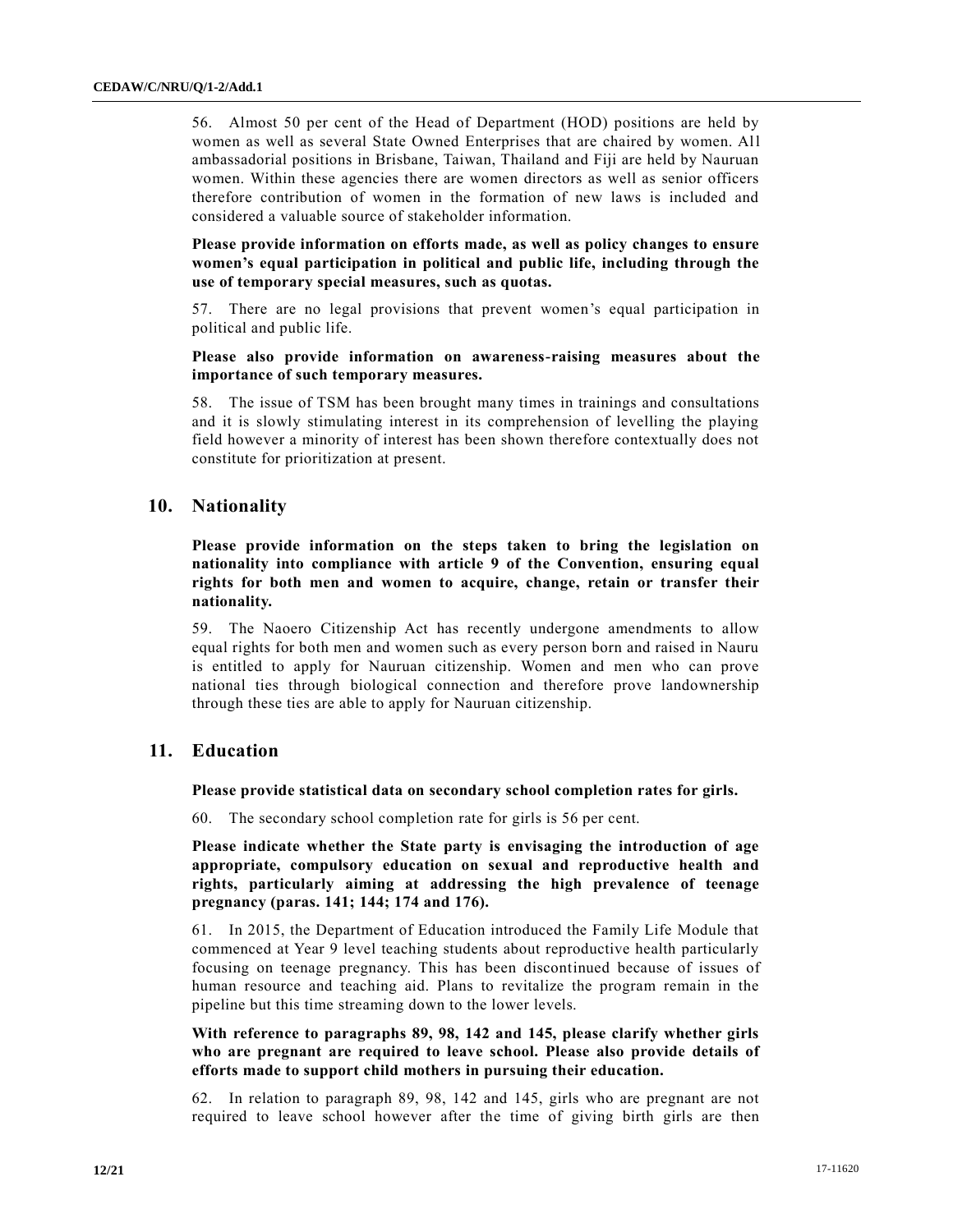encouraged to return to continue with their education. Family support especially regarding parents and guardians is important to be considered as being the main concern in permitting the practicalities of young mothers to continue with their education.

63. Schools in Nauru practise an open door policy and no child is left behind however often girls leave school on their own volition. There is a parenting program adopted by the Department of Education that conducts formal education at flexi hours every afternoon for young mothers.

#### **With reference to paragraph 135, please provide updated information on progress made towards collecting data on sexual harassment and abuse within schools.**

64. There is no data on sexual harassment and abuse within schools.

65. In relation to bullying and violence by Nauruan pupils leading to refugee and asylum seeker girls dropping out, all schools have a no bully rule which is implemented and all teachers are aware and have processes for reporting should bullying occur. For non-traditional fields of study there is TVET available at Nauru Secondary School TVET and at Nauru College they have trade, hospitality, automotive, IT training available as well.

## **Please provide information on safeguards in place to ensure that sexual harassment and abuse within schools are adequately investigated and perpetrators are punished with sanctions under criminal law.**

66. Sexual harassment and abuse within schools follow the same process as any criminal investigation. They are adequately investigated and perpetrators are punished with sanctions under criminal law or the Child Protection and Welfare Act, 2016, if it is reported or detected.

#### **Please indicate the steps taken to ensure that all schools are equipped with sanitary facilities for girls.**

67. There are sanitary facilities available in Nauru Secondary School which is the only secondary level institution on island however the Department of Education is working towards introducing them to the two middle schools in the near future.

### **Please comment on reports according to which refugee and asylum seeking girls are subject to harassment, bullying and violence by Nauruan pupils, which also leads to school drop-outs.**

68. Bullying and harassment is an ongoing problem that has absorbed much of the Department of Education efforts. It is a social issue that stems from stigma and discrimination from physically stronger students and it has affected many groups of people from local to expatriate to refugees and asylum seekers.

69. The Rock and Water Program was run in early 2016 teaching participants about behaviour control based on non-discriminatory views of people.

70. As part of the Anti-Bullying Campaign notice boards have been erected at the school gates where bullying is most prominent that state "This is a no bullying zone".

#### **Please provide information on measures taken to increase the number of girls pursuing non-traditional fields of study.**

71. Elective subjects such as Cooking, Sewing, Wood work and Technical Drawing are available to both genders. Schools encourage girls and boys their freedom in selection. Career week occurs annually from the middle school to secondary levels, assist students to make subject choices according to their career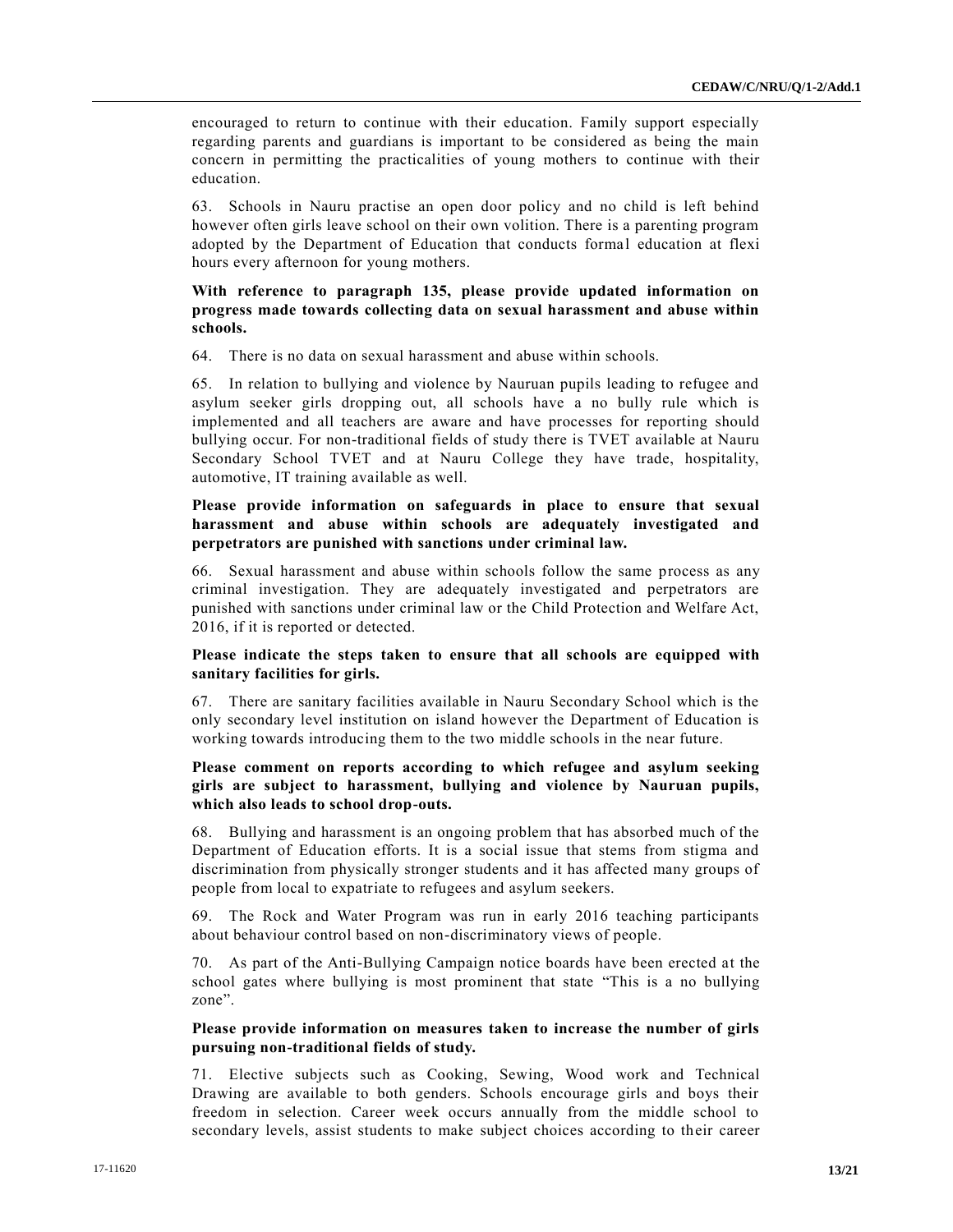desires and aspirations therefore regards the relevance of non-traditional fields of study.

### **Please indicate how teachers' compliance with the Policy Manual (2007) is monitored (para. 90).**

72. Teacher compliance with the Policy Manual, 2007 is monitored through the Principal's administration where reports are submitted on non-compliance. Staff meetings are held weekly for updates and any serious allegations will be moved up to the Secretariat for investigation and disciplinary action.

73. There is a liaison officer in every school that foresees teacher attendance and punctuality.

# **12. Employment**

**Please provide information on efforts made towards explicitly prohibiting discrimination based on sex in the workplace and to introduce a law on equal pay for work of equal value.** 

74. There are no issues of sex discrimination in the workplace in fact there are more women in the public service than there are men.

75. The new Public Service Act, 2015 provides in detail equal pay for work of equal value. The Nauru Public Service Salary Scale is not segregated by gender implying that any holder of the same position, woman or man are entitled to the remunerations prescribed in the salary scale and not by merit of sex.

**Please indicate efforts made towards alleviating the burden of unpaid care work for women.** 

**Please also provide information on measures taken to increase employment opportunities for women in traditionally male-dominated areas (para. 151).**

76. All places of work that are traditionally male-dominated are recently more open to the entry of women. Lesser advertisements include male only clauses except for cargo loading which takes into account physiological attributes that traditionally deem this type of work high risk for women. There are more women in Police and Fire fighting as well as Security work.

#### **Furthermore, please indicate whether the State party has taken steps towards explicitly criminalizing sexual harassment in the workplace.**

77. After the enactment of new Public Service Act, 2016 the first case of sexual harassment was reported and disciplinary actions saw the removal of the male officer from a substantive position. The complainant did not seek criminal justice for this act but was satisfied with his termination.

78. Sexual harassment in the workplace is sanctioned in the Crimes Act, 2016 and is a disciplinary offence in the code of conduct.

## **13. Maternity leave**

**With reference to paragraph 41, please indicate whether the State party is envisaging legislative amendments which would introduce a right to maternity leave, including for women who have completed less than one year of service.**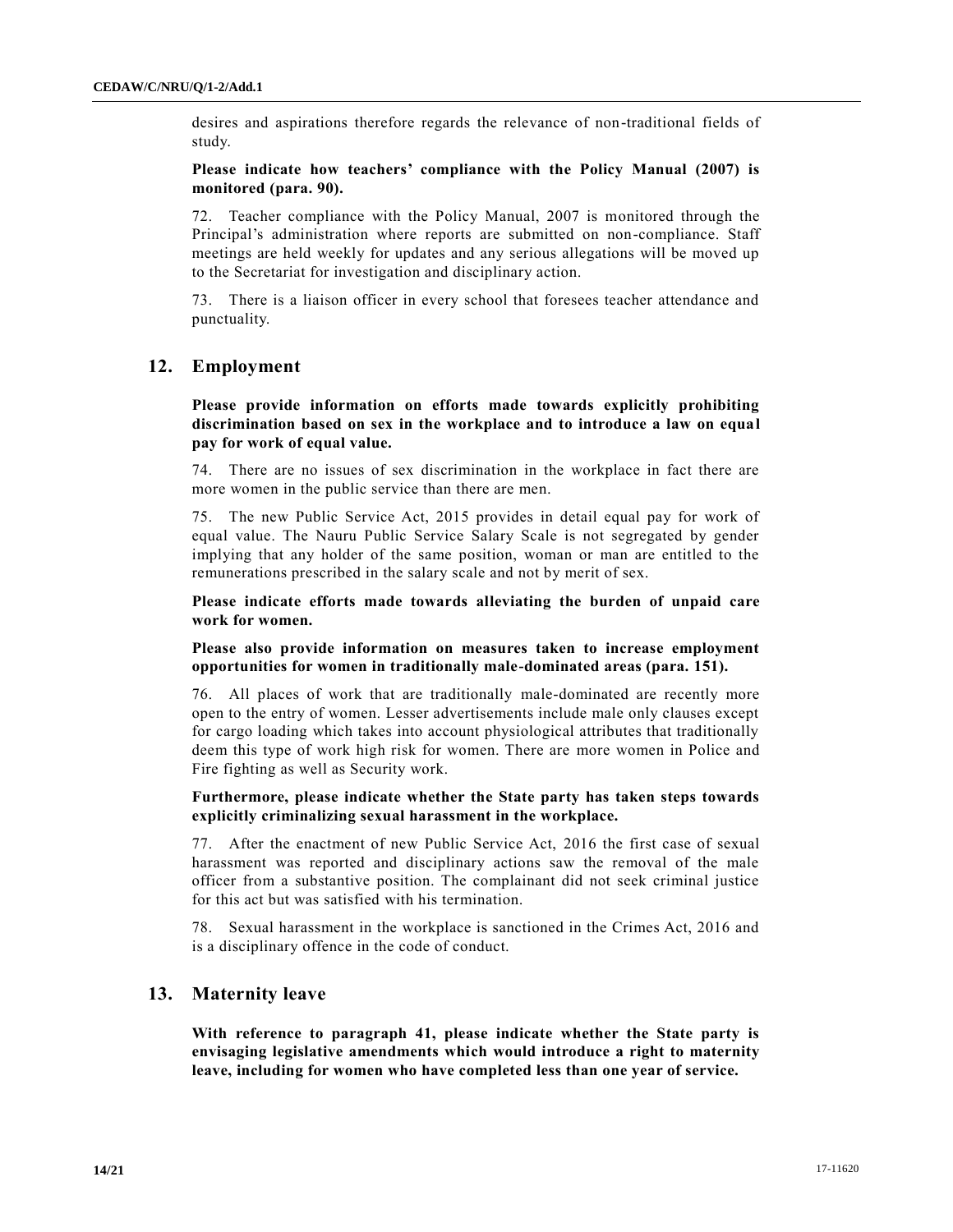79. Under the new Public Service Act 2016, Section 60, women are entitled to maternity leave after a 6 month continuous period of work whe reas it was formerly after 1 year of service.

**Please clarify whether the possibility to take maternity leave applies only to the public sector (para. 41).** 

80. Maternity leave is currently being recognized and adapted into private company policies. State Owned Enterprises (SOE's) are mandated under the Public Service Act, 2016.

# 81. **Please clarify the steps taken to ensure that a mother who has delivered a still-born child is also entitled to a reasonable duration of maternity leave (para. 88).**

82. As the provisions of Maternity Leave under the Public Service Act, 2016 are prescribed in terms of pregnancies then the mother of a still born child is entitled.

**In view of the information provided in paragraph 154, please provide updated information on efforts made with regards to (a) protecting women from dismissal based on their pregnancy; (b) introducing a breastfeeding policy, which allows for the possibility of taking sufficient breastfeeding breaks; (c) allowing women who carry out occupations which may have a harmful effect on their pregnancy to start maternity leave earlier.** 

83. The dismissal of women based on their pregnancy is covered under Section 63 (1) of the Public Service Act, 2016 where it states that "No employee must be terminated from her public service employment on the ground of pregnancy". After the introduction of a Breastfeeding Policy in the early 2000 that accrued a lot of interest and public awareness of the vitality of breast milk to the development of a child. There is no need to revive this policy as there are no legal or social barriers prohibiting women to breastfeed in the workplace.

84. There are no such allowances of early maternity leave for women who work in high risk occupations for pregnant women. It is a matter of work place policies that women are temporarily transferred to less hazardous roles without affecting salary. This is a usual practice in the Nauru Police Force.

#### **Please indicate specific measures in place to raise the awareness of men regarding the importance of sharing family responsibilities.**

85. Plans are in the pipeline for Family and Community Services to commence public awareness workshops targeting men on sharing family responsibilities called "Lend A Strong Hand".

86. The adjustment of the Public Service Act, 2016 to include paternity leave sends a strong message to men that sharing family responsibilities is respected at the national level.

# **Please also provide information on efforts made to establish available and affordable childcare facilities to allow parents to reconcile work and family life (para. 155).**

87. Nauru Secondary School established a make shift child care facility for teachers in their old home economics room for a trial run in 2013. At first it was a success until parents were skipping payments. Another problem was that it had only one care giver looking after up to 7 kids from ages 0 to 2 years. It closed down at the end of that year.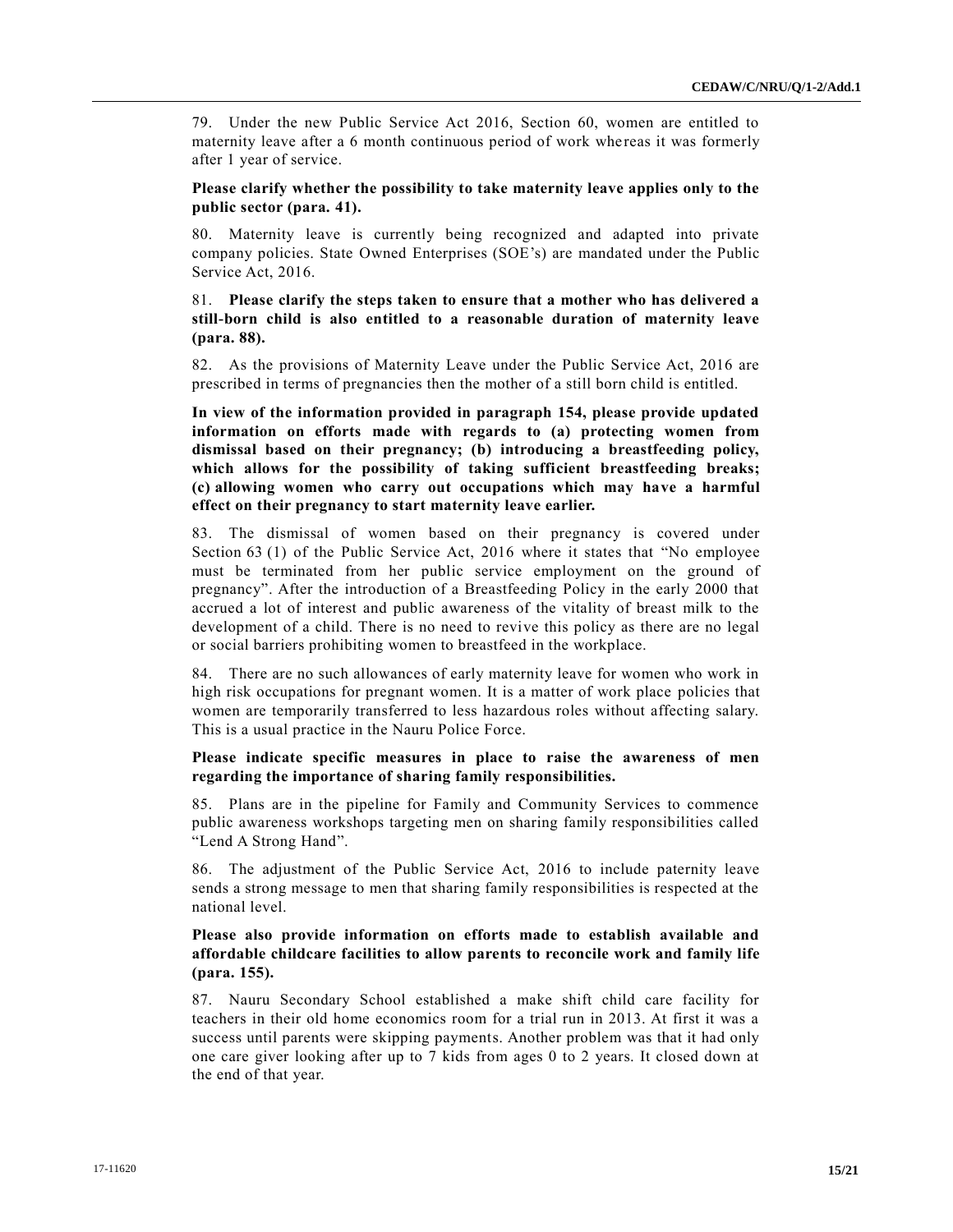# **14. Health**

**With reference to paragraphs 177 and 178, please provide updated information on women's access to safe abortion and post abortion care; and whether the amendment of the criminal legislation has legalized abortion in cases of rape, incest, threats to the life and/or health of the mother, or severe fetal impairment.** 

88. In Section 63 of the new Crimes Act, 2016 abortion is legal in cases of rape, incest, threats to life and/or health of the mother including medical proof of severe fetal impairment.

**Please also indicate whether the State party is envisaging decriminalizing abortion in all cases. It is indicated that women do not have equal access to health care services, including those related to family planning (para. 178).**

89. Public Health administers safe and consulted family planning modules such as the distribution of birth control pills, pregnancy control injections, condoms, tube ligation. It also provides means to stop pregnancy for example, Jadelle. Emergency pills can be given within 72 hours to rape victims to prevent pregnancy.

**Please provide additional information on the obstacles faced by women in accessing health care services and indicate whether steps are being taken to ensure women's equal access to health care services.**

90. There are no hindrances that prevent women accessing health care services in Nauru except for situations where resources are lacking for diagnosis or treatment women are put into the overseas medical referral system.

#### **In this regard, please also provide detailed information on access to modern forms of contraception, its costs and whether access is subjected to age limitations or spousal consent.**

91. The most modern form of contraception in Nauru is Jadelle which has replaced nor-plant, condoms, pills and injections. It is not subject to age limitation or spousal consent. Contraceptive control is now recognized as the choice of the woman or young girl and the public health is able administer them to sexually active client as per request.

#### **Please provide information on the steps made to introduce legislative change which would abolish the requirement for the husband's consent for reproductive rights decisions (para. 176 and 179).**

92. Tube ligation requires the husband's consent to be performed as it is a surgical procedure that may procure risks. This is relevant for legal protection of the hospital and its procedures rather than to the limitation of choice of the woman.

#### **Please provide updated information on the planned development of a reproductive health strategy and of age appropriate services around sexual and reproductive health (para. 181).**

93. Public Health holds successful awareness programs throughout the year in various communities promoting the importance of reproductive health. Mobile pap smear stations with an all-female team of nurses and doctors move around the island once a year as an attempt to reach out to women who experience transportation issues or other family duty problems.

94. District nurses are stationed in district clinics that have been built for on sight general check-ups who can set up formal appointments with the main hospital to avoid long waits in queues.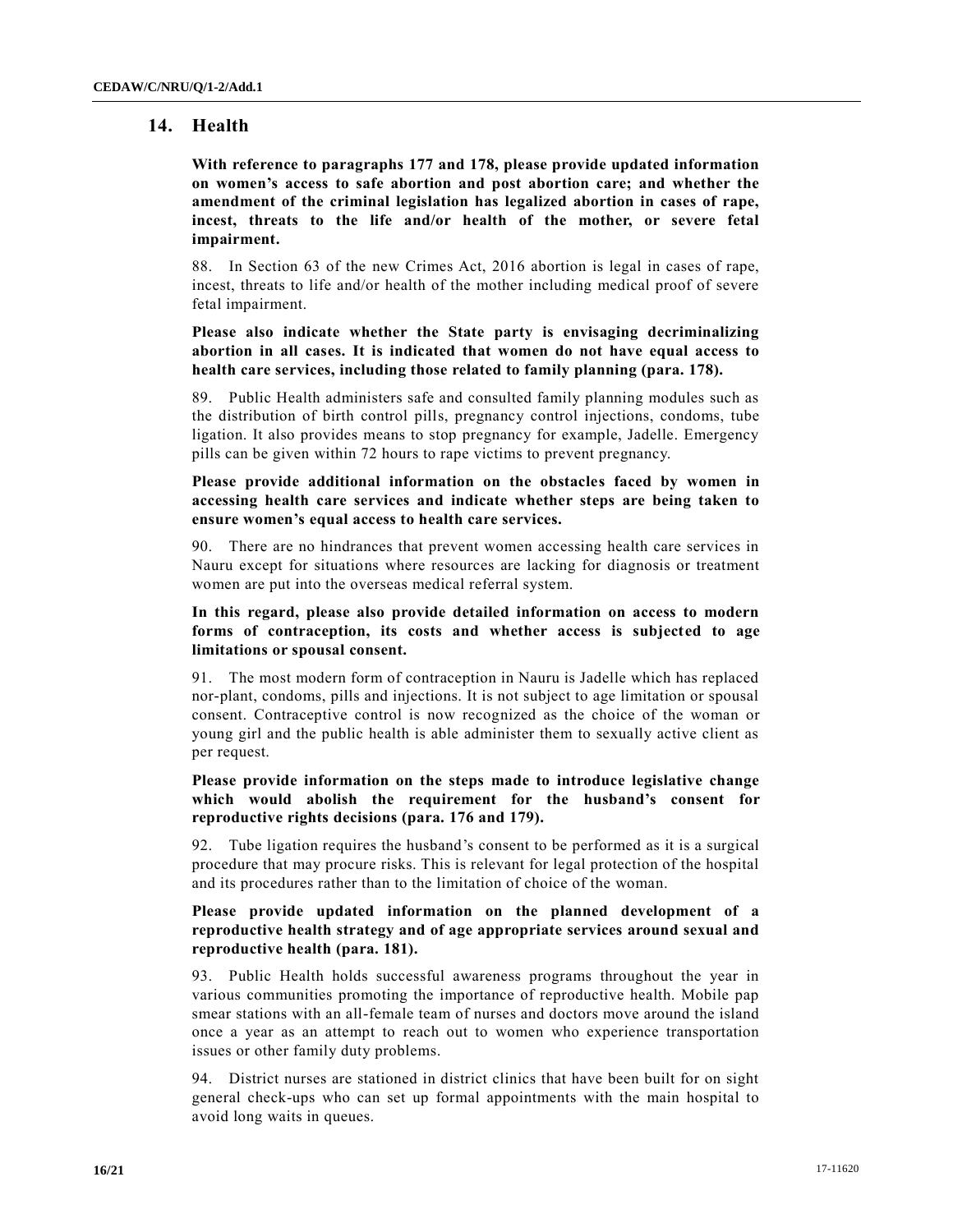# **15. Women and health**

**According to information before the Committee, health problems, including cancer, are increasing (particularly in the Aiwo District) which is inter alia linked to emissions from the phosphate mines, and that women are subjected to different forms of cancer and lack of adequate treatment.** 

**Please provide information on how the State party is addressing the problem of phosphate emissions.** 

95. Major health issues for the people of Aiwo, men, women and children have been respiratory problems. This has been an ongoing issue however it has been a balancing discussion of national revenue for sustenance including the voice of land owner beneficiaries from the phosphate exportation and health. There have been executive decisions to commence the bagging of dust emissions from the phosphate preparation.

**Please also provide information on the progress made to provide health facilities with the necessary equipment to identify cancer, including breast and cervical cancers (para. 176) and to ensure adequate treatment within the State party or speedy referral to overseas medical treatment.** 

96. Cervical cancer detection through pap smear is performed locally while biopsy depends on the doctor. Overseas medical treatment is always available to the locals and they are referred to hospitals in Thailand, India, Australia and Fiji for treatment.

**Please provide general information about the criteria for overseas medical treatment, women's access to overseas medical treatment and data on women having obtained overseas medical treatment as well as measures in place to ensure that women are informed about these referral possibilities (para. 175).**

97. The Overseas Medical Referral Policy is to prioritize cases that are not treatable on island due to the unavailability of specific equipment or specialized doctors. Most pre-natal complication cases especially high risk heart patients are referred overseas. These referral possibilities are brought to the attention of a patient after they are deemed in need for it.

## **16. Climate change**

#### **Please provide information on community consultations regarding the reduction of climate change impact and the involvement of women at all levels of these deliberations.**

98. Firstly women are welcome to attend and contribute to any community consultation where everyone is allowed to speak. Often than not women are more vocal as this is a traditional role of a woman in Nauru.

99. The Department of Commerce, Industry and Environment is the coordinating agency for climate change. In the past 5 years several community consultations have been held regarding mitigation and adaptation factors for climate change impact on Nauru which are drought and the increase height of king tides.

100. Women's views along with men's have significantly formulated action towards the building of the sea walls along many king tide affected areas of the island.

# **Please provide information on whether a gender perspective has been integrated into the Framework for Climate Change Adaption and Disaster Risk Reduction.**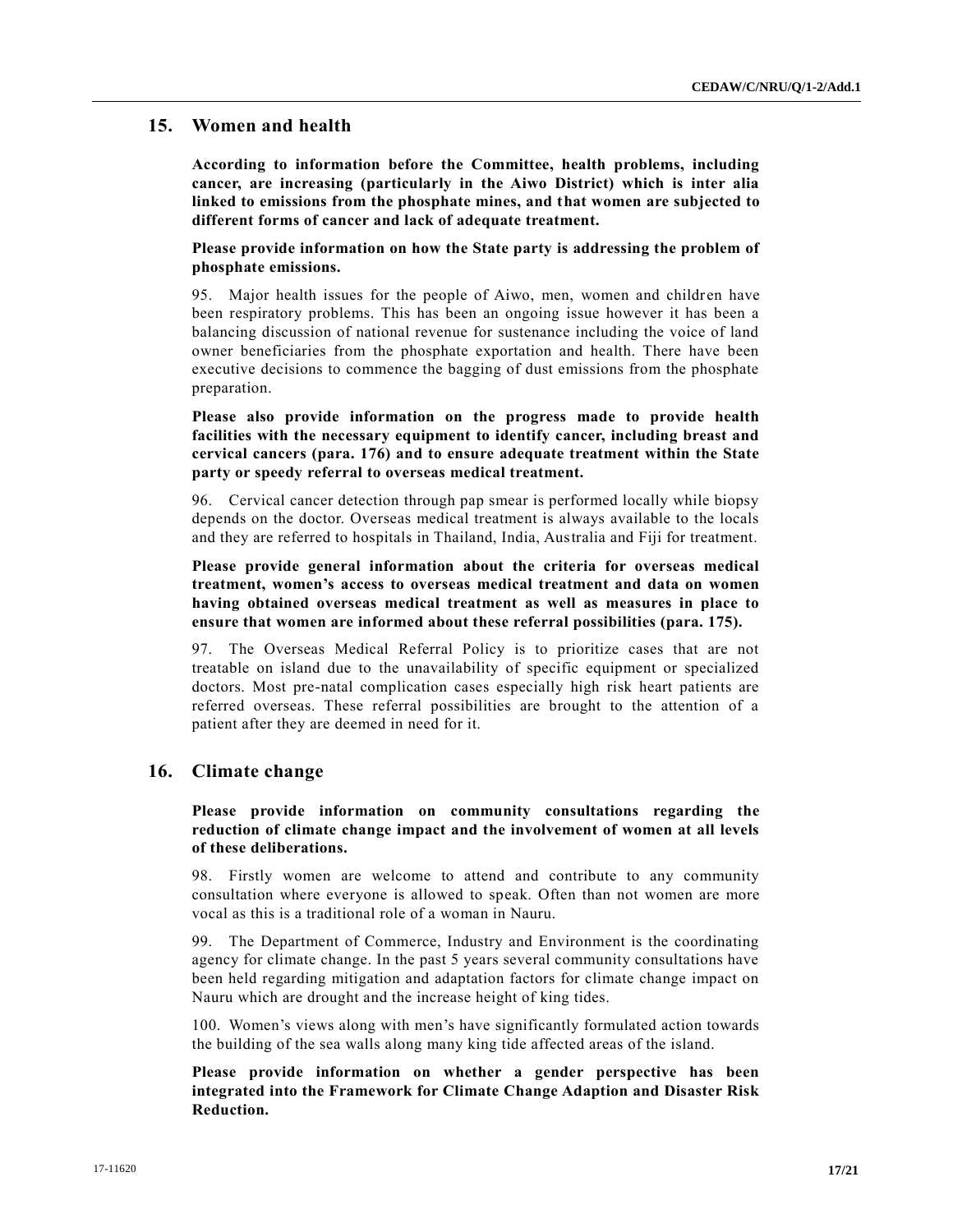101. Climate Change impacts implicates human rights violation which make vulnerable groups such as women more susceptible therefore enforcing the use of gender lens when operationalizing the Framework for Climate Change Adaptation and Disaster Risk Reduction. CIE as the implementing Ministry of the Framework ensures gender inclusiveness in all levels of work.

# **17. Disadvantaged groups of women**

**Recalling general recommendation no. 27 (2010) on older women and protection of their human rights, please provide information on the situation of older women, including their access to care, health and social services (paras. 155 and 164).** 

102. Elders are respected members of the Nauruan community and being a matrilineal culture, more so the woman. Families are responsible for looking after their own including the elders. The cycle of care signifies that when you are old it is your children's turn to look after as you did when they were young.

103. A welfare pension of AUD200 is provided by government to 60 years plus citizens and is known as the 60 plus pension.

**Furthermore, please provide information on measures in place to provide support to female heads of households (para. 165).** 

104. There is no specific support in place for female heads of households.

# **18. Women with disabilities**

**Please specify the measures in place to empower women and girls with disabilities to tackle discrimination experienced by them and to ensure their access to all rights under the Convention.**

105. Activities regarding persons with disabilities are slowly occurring through the domestication of the Convention on the Rights of Persons with Disability (CRPD). The Nauru Persons with Disability Organization is an NGO that is recognized in its works of empowering people with Disability. It is led by an active and vocal woman ex-parliamentarian who is the president of the organization.

**Please also provide information on measures to ensure accessibility of mechanisms to report gender-based violence against women.** 

106. Availability of mechanisms for women with disability to report gender-based violence against women is only limited to wheelchairs users with the provision of ramps at the police station.

### **Furthermore, please indicate efforts made to provide women and girls with disabilities with access to inclusive education, as well as to introduce temporary special measures for their access to employment and political office.**

107. Access to inclusive education is a gradual effort by the Department of Education due to the need for more specialized teachers. All school infrastructures are undergoing renovations to enable accommodation of physically disabled students.

**Please comment on reports according to which women with disabilities are given contraceptives or are sterilized without their consent and indicate whether safeguards are in place to prohibit such interventions without informed consent.**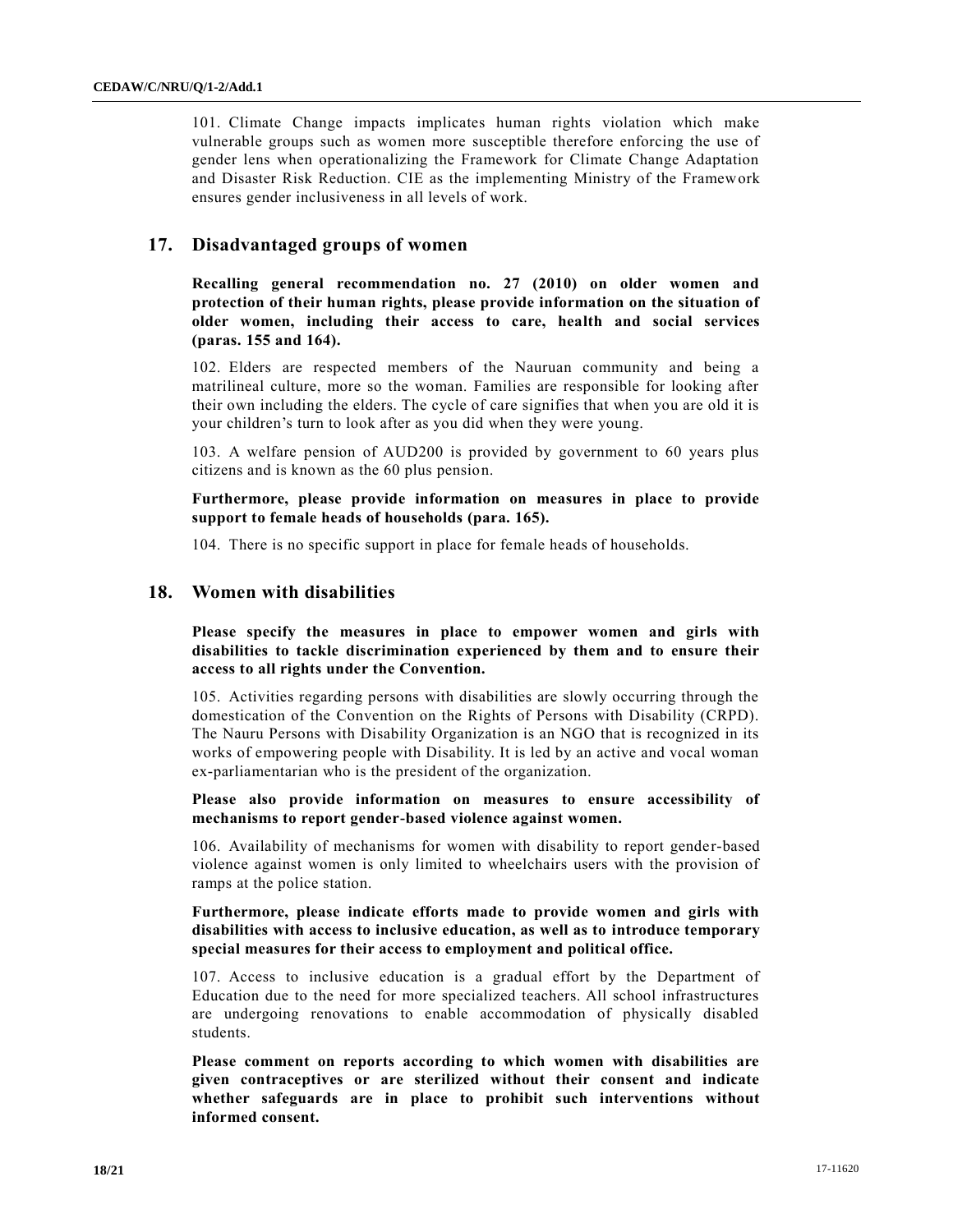108. There are no recorded cases of the above-mentioned.

**Please provide updated information on the status of the draft National Policy on Disability and how it addresses girls and women with disabilities (para. 62).**

109. This is in line with Nauru's responsibilities under 2 key regional frameworks which is the Incheon Strategy to Make the Right Real for Persons with Disabilities in the Asia Pacific Region 2013-2022 and the Pacific Regional Strategy on Disability (PRSD) 2011-2015.

# **19. Asylum-seeking and refugee women**

**Please provide information on efforts made to improve the particularly dire living conditions of women refugees and asylum seekers in order to ensure that they comply with international standards, including to create adequate conditions for nursing mothers and their babies.** 

110. The living conditions of woman refugees and asylum seekers have considerably improved since their first accommodation with the building of hard walled marquees in RPC 3 where all women asylum seekers including Single Adult Females reside. Refugee woman live in the Refugee Lodges that are situated outside of the Regional Processing Centres.

111. Nursing mothers and their babies are placed in air conditioned marquees for a period of three months.

**In this regard, please also provide information on efforts made to provide refugee and asylum seeking women with access to adequate medical care, including during pregnancy, childbirth and the post-natal period, adequate emergency medical care, as well as adequate mental health services.** 

112. Refugees are treated in their own specific clinics for general check-ups and medical clinics by International Health and Medical Service (IHMS) Staff. There are also allocated times for refugees in the RON Hospital outpatient schedule for Medical and Dental clinics.

**It is reported that inside Regional Processing Centres sanitary pads are issued in restricted numbers only as they are considered a fire hazard. Please elaborate on access to menstrual hygiene needs by women and girls inside Regional Processing Centres.** 

113. This is not true.

**Please provide information on the situation of women refugees who are awaiting relocation to foreign countries.**

114. There are no refugees including women waiting to be relocated to foreign countries.

## **20. Sexual assault response**

**Please provide updated information on the efforts made to establish the necessary mechanisms for identifying, reporting, responding to and preventing sexual assault both inside and outside Regional Processing Centres, to bring perpetrators to justice and to provide victims with redress and rehabilitation.** 

115. There are strict policies that provide for the safety and protection of all asylum seekers within the RPC's. Security officers are present around the clock however if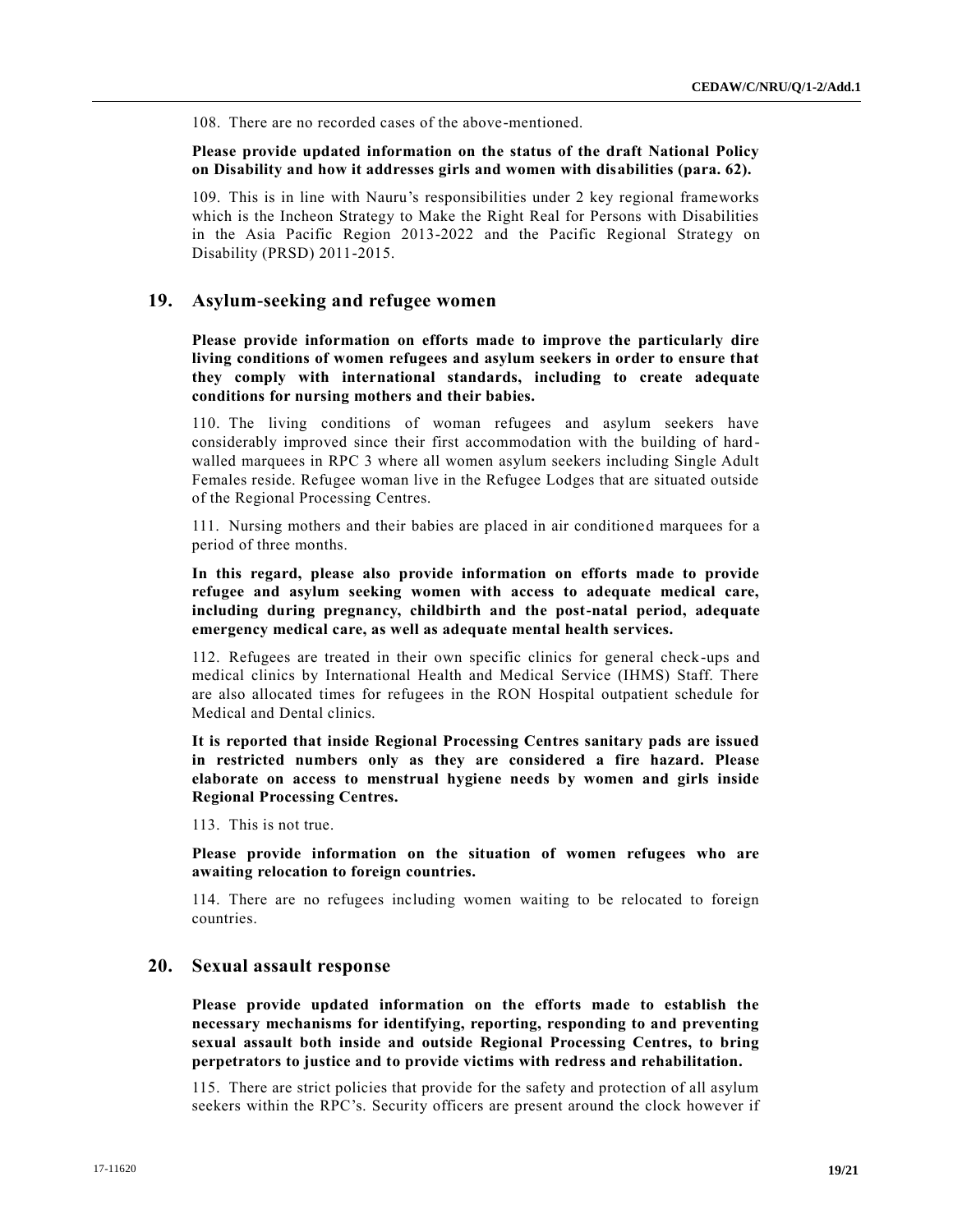the need arises they are fully trained to respond to reports of sexual assault which is a matter that is directed to the Nauru Police Force.

**Please also provide updated information on whether any punishment has been pronounced for assault, including different forms of sexual assault, where the victim was a refugee or asylum seeker.** 

116. There have been cases brought before the courts for refugees who have been charged for assault and they have received sentences ranging from suspended sentences to bound over. The cases involving where victims are refugees or asylum seekers are ongoing in the system.

**In this regard, please also comment on reports, according to which police disregard complaints by refugee and asylum seeking women or discourage them from filing a complaint, and indicate the measures in place to ensure that members of the police competently investigate each case reported to them.** 

117. This is not true. No complaint is disregarded by the police as they are all captured in the Police Prol System database. Nobody is discouraged from filing a complaint and the members of the Police Force are trained to competently deal and handle all investigations irrespective of whether they are asylum seekers, refugees or local nationals.

**In view of reports according to which refugee and asylum-seeking victims of rape and other forms of assaults have been threatened by perpetrators with murder if they report to the authorities, and that a high number of cases are not reported due to fear and retaliation, please provide information on progress made in order to protect women victims from harassment, threats, retaliation and violence and provide them with an environment of security and trust during the pre-investigation, investigation, trial and post-trial stages.** 

118. This is not true. There has been enough awareness and information on the responsibilities and civic obligations that the locals have toward asylum seekers and refugees as well as educational packages and training for refugees before they are integrated and assimilated into the community.

**In view of reports indicating that some refugee and asylum seeking women have become victim to female genital mutilation (FGM), please provide information on safeguards to protect women against FGM and other forms of harmful practices and to punish perpetrators.** 

119. There have never been cases of FGM in Nauru within the refugee or asylum seeker communities.

# **21. Marriage and family relations**

**Please indicate whether the State party is envisaging amendments to the relevant pieces of legislation with a view to setting the minimum age of marriage at 18 years of age (para. 190).** 

120. The Birth, Deaths and Marriage Act was recently amended in 2016 to elevate the legal age of marriage to a minimum of 18 years.

**Please also indicate whether the State party is envisaging legislative amendments to the Matrimonial Causes Act 1973 to bring it into full compliance with the Convention, inter alia, with regard to (a) facilitating divorce procedures (b) bringing the State party's regime of property division into compliance with article 16 of the Convention (para. 194); (c) enabling women to occupy the marital home when settlement is not possible or if she has become victim to gender-based violence against women (para. 193).**